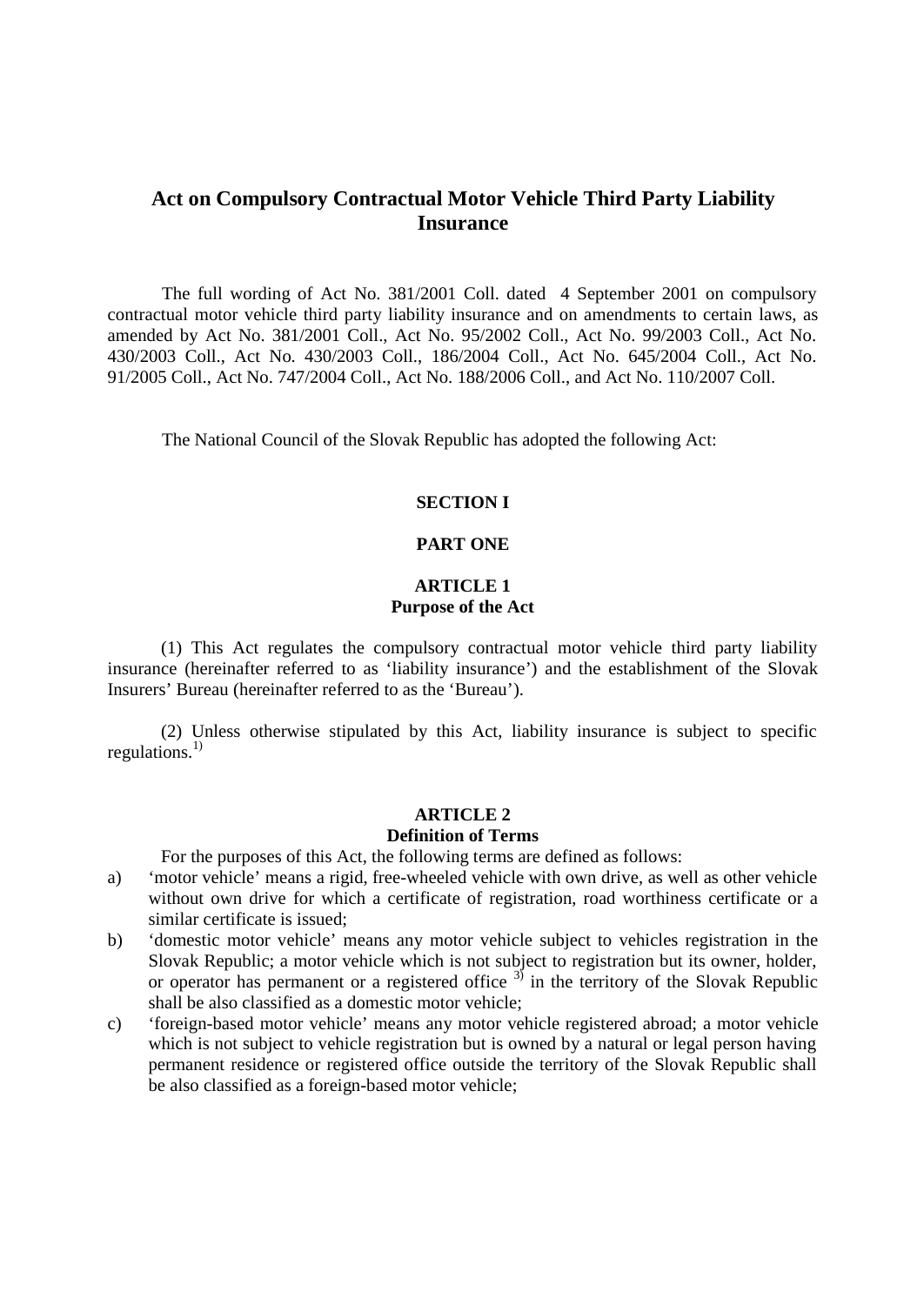- d) 'insurer' means an insurance company, an insurance company from other Member State or foreign insurance company authorised to provide liability insurance in the territory of the Slovak Republic pursuant a special regulations,  $4$ );
- e) 'policyholder' is a person who concluded a liability insurance contract (hereinafter referred to as 'insurance contract');
- f) 'insured party' is the person covered by liability insurance;
- g) 'injured party' means any person who suffered damage caused by the operation of motor vehicle and is entitled to compensation under this Act;
- h) 'occurrence of loss' is an event on the basis of which the injured party may become entitled to receive compensation from the insurer or from the Bureau;
- i) 'insured event' is an event on the basis of which the insurer or the Bureau is obliged to pay compensation for damage;
- j) 'operator of the motor vehicle' is a natural or legal person having a legal or actual possibility to dispose of the motor vehicle;
- k) vehicle registration authority' means the District Traffic Inspectorate;  $^{5}$
- l) 'central vehicle register' is an automated information system regarding motor vehicles in the Slovak Republic, kept by the Ministry of Interior of the Slovak Republic pursuant to a special regulation; <sup>6)</sup>
- m) "green card" means the International Motor Insurance Card;
- n) "Member State" means a Member State of the European Communities or a Member State of the European Free Trade Agreement, which signed the Treaty establishing the European Economic Area;
- o) territory of habitual presence of the motor vehicle means
	- 1. territory of the State where a registration number, <sup>6aa)</sup> individual registration number  $6ab$ ) or special registration number  $6ac$ ) has been assigned to it;
	- 2. territory of the State where the insurer's mark or any other distinguishing mark has been assigned to it if it is a motor vehicle not subject to the registration of vehicles, or
	- 3. territory of the State where the holder, owner or operator of the motor vehicle has its permanent residence or registered office if no registration number, insurer's mark or other distinguishing mark is assigned to the motor vehicle;
	- 4. territory of the State where the damage was caused, in the case that the motor vehicle had not assigned the registration number, <sup>6aa)</sup> individual registration number <sup>6ab)</sup> or special registration number <sup>6ac)</sup>, or this number does not agree with the motor vehicle or with the assigned registration number,  $<sup>6aa)</sup>$  individual registration number  $<sup>6ab)</sup>$  or special</sup></sup> registration number,  $\bar{6}$ ac)
	- 5. territory of the Member State where the motor vehicle was sent from other Member State, and this within thirty (30) days from the motor vehicle takeover by a buyer, although the registration number,  $6a$ a) individual registration number  $6ab$  or special registration number 6ac) was not assigned to the motor vehicle in the Member State where the motor vehicle was sent.
- p) ´the green card system´ means the complex of relations of the national Insurers´ Bureaus regulated by the Internal Rules6ad) approved by the General Meeting of the Bureaus Council.

# **ARTICLE 3 Obligation to Conclude an Insurance Contract**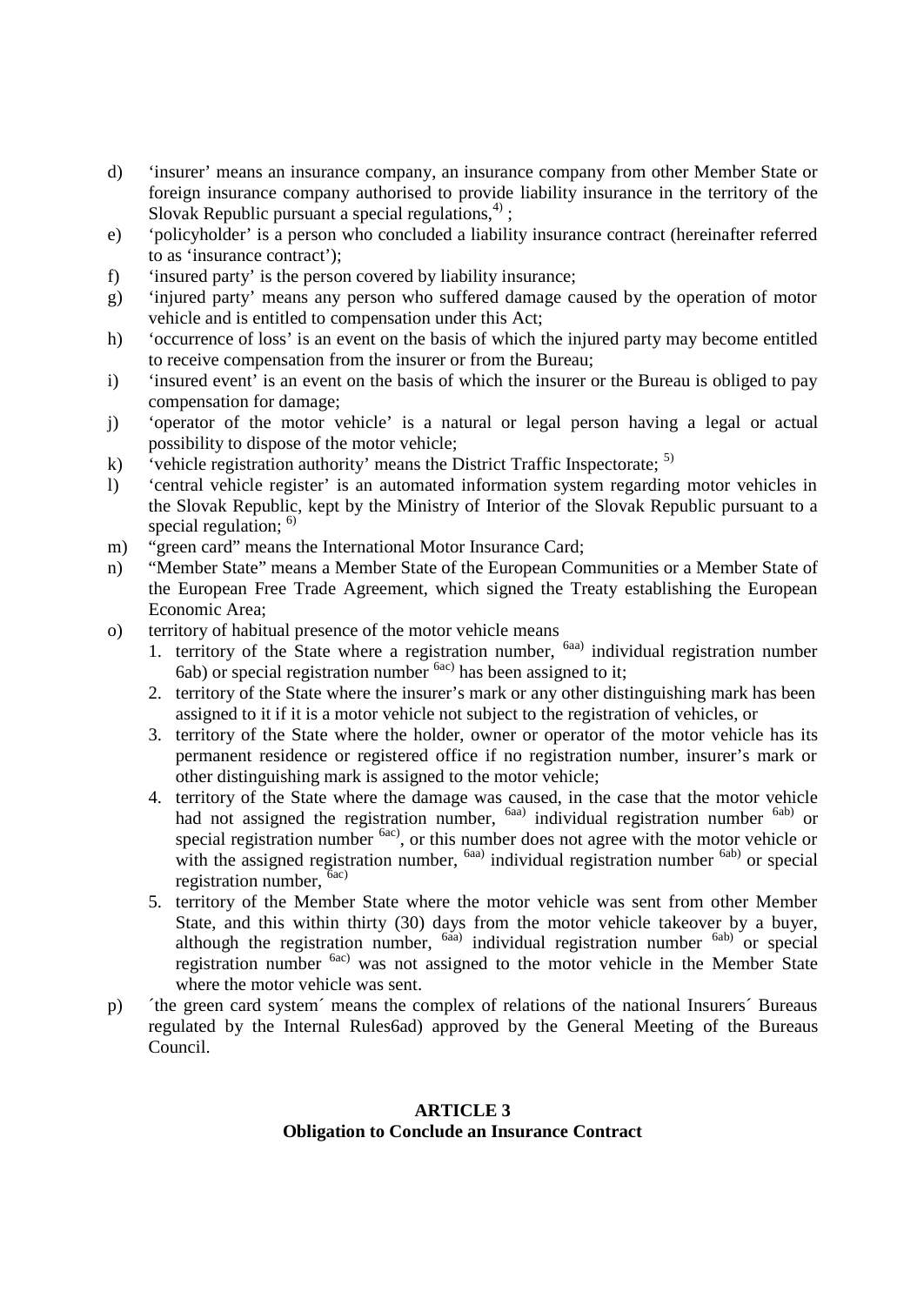(1) In the case of a domestic motor vehicle, an obligation to conclude an insurance contract shall lie with the person whose name is entered in the documents of the motor vehicle as a holder, or the one who is indicated in the documents of the motor vehicle as the person to which the possession of the motors has been transferred,  $<sup>6a</sup>$ , in other cases, the owner of the motor</sup> vehicle or its operator. If the motor vehicle is the subject of a contract of lease with a right of purchase, the obligation to make an insurance contract shall apply to the leaseholder.

(2) In the case of a foreign-based motor vehicle, an obligation to conclude an insurance contract shall lie with the driver of the motor vehicle unless otherwise stipulated by this Act .

(3) Any person to whom an obligation to make an insurance contract applies pursuant to paragraph 1, shall be obliged to conclude an insurance contract no later than on the first day of using the motor vehicle. The person obliged to conclude an insurance contract pursuant to paragraph 2, shall be obliged to conclude such contract pursuant to Article 16 before entering the territory of the Slovak Republic.

## **Scope of Liability Insurance ARTICLE 4**

(1) Liability insurance covers any person responsible for damage caused by the operation of the motor vehicle specified in the insurance contract.

(2) The insured party is entitled, on the basis of liability insurance, to claim that the insurer should pay to the injured party on its behalf any justified claims for compensation, such as a) damage to health and costs incurred in the event of death;

- 
- b) loss caused by damage, destruction, theft, or loss of property;
- c) reasonable costs incurred in connection with legal representation in enforcing of the entitlements pursuant to the subparagraphs a), b) and d) in the case that the insurer did not fulfilled the obligations stated in the Article 11 paragraph 5 subparagraph a) or the subparagraph b) or the insurer unlawfully refused to provide the insurance benefit, or the insurer unlawfully reduced the provided insurance benefit;
- d) loss of profit.

(3) The insured party has the right from the liability insurance that the insurer shall reimburse the claimed, proved and paid appropriate costs of health care, sickness benefit, old-age benefit, service pensions benefit and pensions of the old-age pension saving to the appropriate subjects <sup>6b)</sup> for the insured party in the case that the insured party is obliged to reimburse the costs to these subjects.

(4) The insured party is entitled to expect the insurer to pay insurance benefits to the injured party on his behalf to the extent under paragraph 2 if the incident causing damage for which the insured party is liable occurred at a time covered by liability insurance, unless otherwise stipulated by this Act.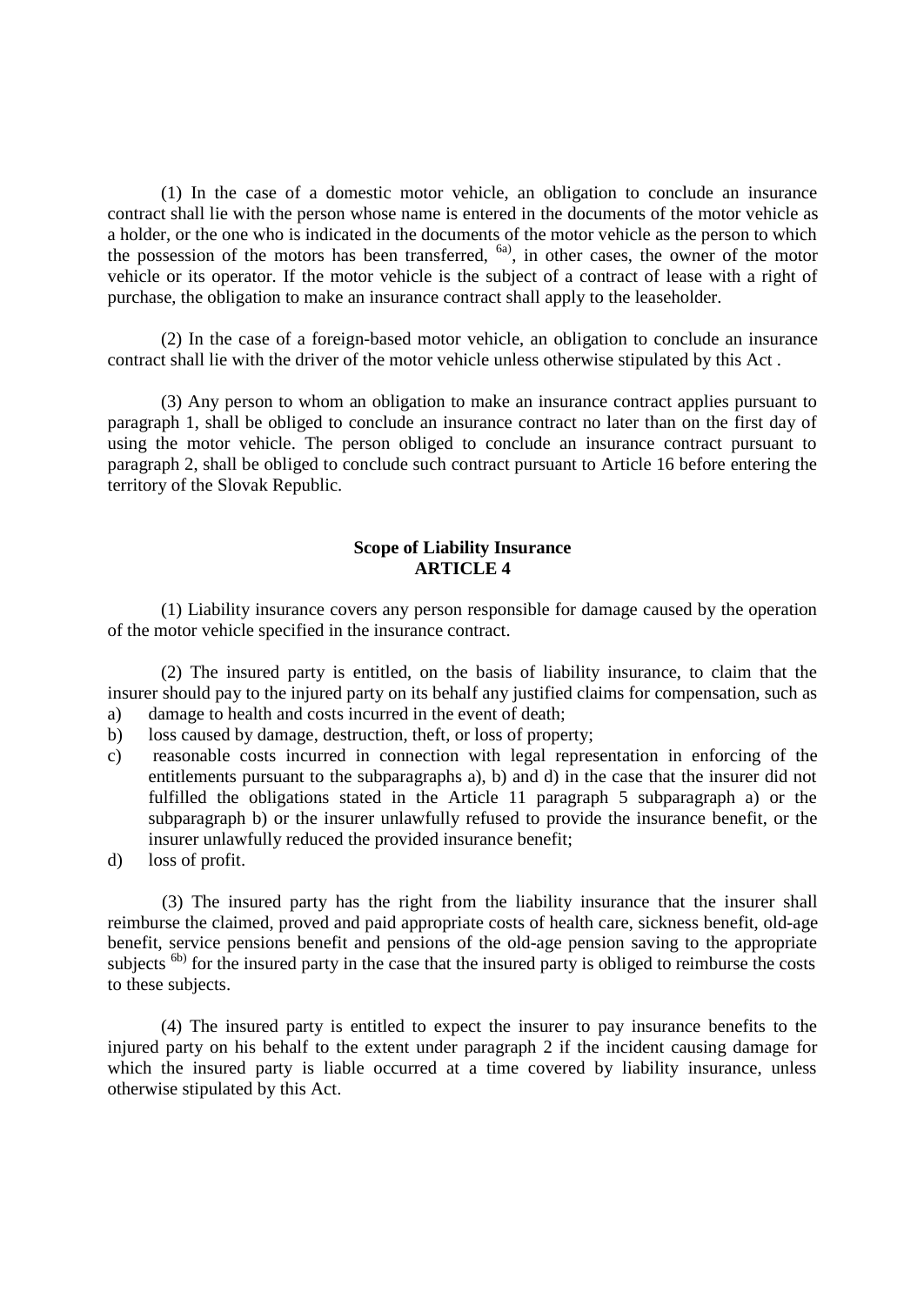(5) In the case of damage caused by operation of a domestic motor vehicle in the territory of other Member State, the injured party shall be provided the payment of an insurance claim within the scope of liability insurance in compliance with legal regulations of the Member State in whose territory the damage occurred, unless pursuant to this Act or based on the insurance contract the payment of a claim is provided within a wider scope.

(6) In the case of damage caused by operation of a motor vehicle to a citizen of a Member State in the territory of a foreign country where the competent Insurers´ Bureau does not operate, during its travel from one Member State to the territory of another Member State, legal regulations of the Member State on whose territory the motor vehicle is habitually present shall apply to such damage.

# **ARTICLE 5**

(1) Unless the insurance contract stipulates otherwise, the insurer shall not pay damages on behalf of the insured party in the event of liability for damage:

- a) suffered by the driver of the motor vehicle by whose operation the damage was caused ;
- b) pursuant to Article 4 paragraph 2 subparagraphs b) to d);
	- 1. for which the insured party is liable to his/her spouse or to persons who lived with him in a common household at the time when the accident occurred;  $\frac{7}{2}$
	- 2. sustained by the holder, owner, or operator of the motor vehicle by whose operation the damage was caused ;
	- 3. caused to a convoy of vehicles consisting of a motor vehicle and a trailer vehicle, except for the cases when the damage was caused by operation of another motor vehicle or when the vehicles were connected by a tow-rope or tow-bar while providing help, which is not conducted as a business activity;
- c) to the motor vehicle by whose operation the damage was caused, including to things transported by such motor vehicle, with the exception of damage to things worn or hold by the persons transported, except persons under subparagraphs a) and b) point 1, at the time when the traffic accident occurred:
- d) which the insured party has settled or undertook to settle above the limit set by other regulations<sup>8)</sup> or above the limit set on the basis of a court's final decision on compensation for damage or on the basis of a court's final decision confirming an agreement between the participants in the proceedings, if the policyholder was not one of the participants;
- e) suffered by racers or competing participants during motor races or competitions or preparations for such events, or damage to the motor vehicles used in such races, with the exception of damage caused by operation of such vehicles, during which the driver is obliged to observe the Road Traffic Regulations;
- f) arising from the coverage of health care expenses, sickness benefits, health security benefits, accident benefits, accident security benefits, old-age benefits, service pension benefits and pensions of the old-age pension saving provided on account of damage to health or death caused by operation of motor vehicles
	- 1. where the person liable for the damage has not been identified;
	- 2. to the driver of the motor vehicle by whose operation that damage was caused;
- g) caused by the use of a motor vehicle as a working tool, with the exception of damage caused by its operation;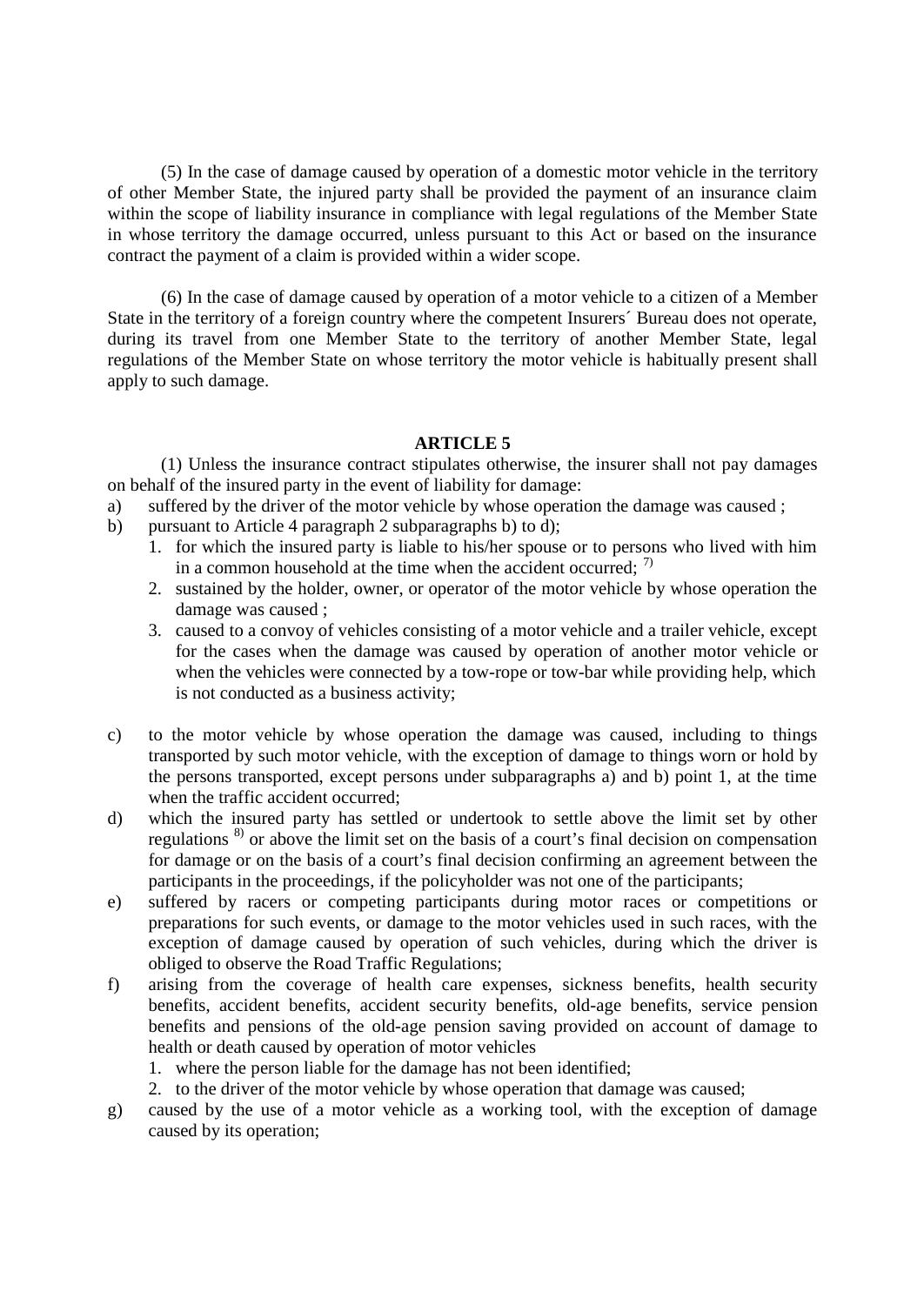- h) the occurrence of which is not connected with the insured event;
- i) caused by the handling of the load of a standing vehicle;
- j) caused by operation of a motor vehicle in a terrorist act or war incident if such operation is directly related to such act or incident.

(2) Unless otherwise stipulated by the insurance contract, the insurer shall be authorised to refuse, in part or entirely, to pay insurance benefits if the insured party

- a) acknowledges, without the insurer's consent, the obligation to pay compensation for the damage, or part of the damage, above the limits of insurance coverage, which the insurer is otherwise obliged to provide in accordance with this Act;
- b) undertakes to settle statute-barred debts;
- c) fails to cooperate with the insurer in judicial proceedings.

## **ARTICLE 6 Insurance Contract**

(1) An insurance contract shall contain, in addition to general data pursuant to a special regulation<sup>9</sup>, data on the motor vehicle entered in the certificate of vehicle registration pursuant to a special regulation  $10$  or data entered in the road worthiness certificate as regards motor vehicles which are not subject to the registration of motor vehicles or in a similar certificate.

(2) An insurance contract includes the general terms and conditions of insurance. General terms and conditions of insurance must contain at least the terms and conditions laid down in Articles 4, 5, 7 to 12, and 15.

(3) The insurer shall be obliged to conclude an insurance contract on the proposal from the policyholder if is not in conflict with the present Act. If the insurer refuses to conclude an insurance contract with the policyholder, the National Ban of Slovakia shall designate  $\frac{11}{11}$ , at the policyholder's request, another insurer who will be obliged to enter into such contract.

(4) In the case that the insurance contract is concluded, the liability insurance is valid in the period of this insurance duration in the territory of all Member States; the liability insurance is valid in the period of this insurance duration also in the territory of the States marked by the insurer in the green card..

### **ARTICLE 7 Limits of insurance benefit**

(1) A limit of the insurance benefit means the highest amount of insurance benefit paid by an insurer for a single insured event. Limits of the insurance benefit must be set in the insurance contract.

(2) Unless defined otherwise in this Act, the limit of the insurance benefit from one occurrence of damage has to be at least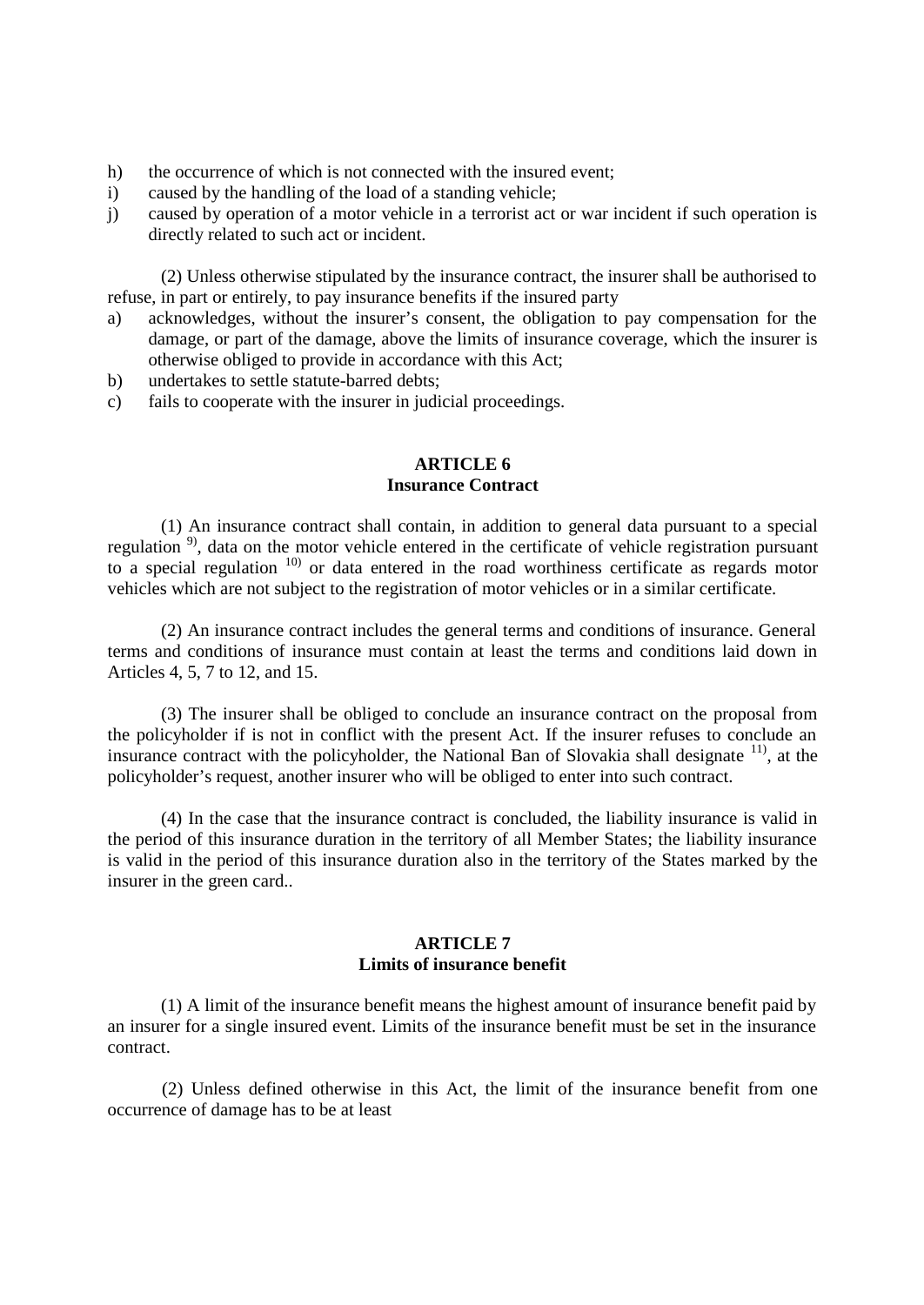- a) EUR 5,000,000.00 for the damage pursuant to the Article 4 paragraph 2 subparagraph a) and the costs pursuant to the Article 4 paragraph 3 regardless of the number of the injured or killed persons,
- b) EUR 1,000,000.00 for the damage pursuant to the Article 4 paragraph 2 subparagraphs b) to d) regardless the number of the injured parties.

a)

(3) In the case that the sum of the entitlements of more injured parties is higher than the limit of the insurance benefit pursuant to the paragraph 2 subparagraph a) or the subparagraph b) or the insurance contract, the insurance benefit shall be reduced to each of them in the proportion of the insurance benefit limit to the sum of the entitlements of all injured parties.

## **ARTICLE 8 Insurance Premium**

(1) The amount of premium to be paid for liability insurance pursuant to this Act is set so that the insurer's obligations arising from liability insurance including the creation of reserves pursuant to the relevant regulations  $\frac{4}{3}$  could be met in full.

(2) The period of insurance is usually one calendar year, or a shorter period. The form of premium payment, length of the insurance period, and the due date of premium payment are laid down in the general terms of conditions of insurance.

## **ARTICLE 9 Expiration of Liability Insurance**

(1) Apart from reasons specified in other regulations,  $^{12}$  liability insurance shall expire for the following reasons:

- a) extinction of the motor vehicle;
- b) entry of a record in the register of motor vehicles of the transfer of possession of the motor vehicle to other person;  $^{6a)}$
- c) exclusion of the motor vehicle from the register of vehicles;  $^{13)}$
- d) notification of the relevant authority  $14$  of the theft of the motor vehicle;
- e) return of the certificate of liability insurance where the motor vehicle is not subject to the registration of vehicles,
- f) exclusion of the motor vehicle from the traffic on ground communications,  $^{14a)}$
- g) change of a lessee if the motor vehicle is subject of a contract of lease involving the right to purchase the leased thing.

(2) Liability insurance shall expire at the moment when the event mentioned in paragraph 1 occurs. The policyholder shall be obliged to notify the insurer of such events without undue delay.

(3) After an insured event, the insurance contract may be terminated by the insurer and the policyholder within one month of the day on which the insured event was reported to the insurer.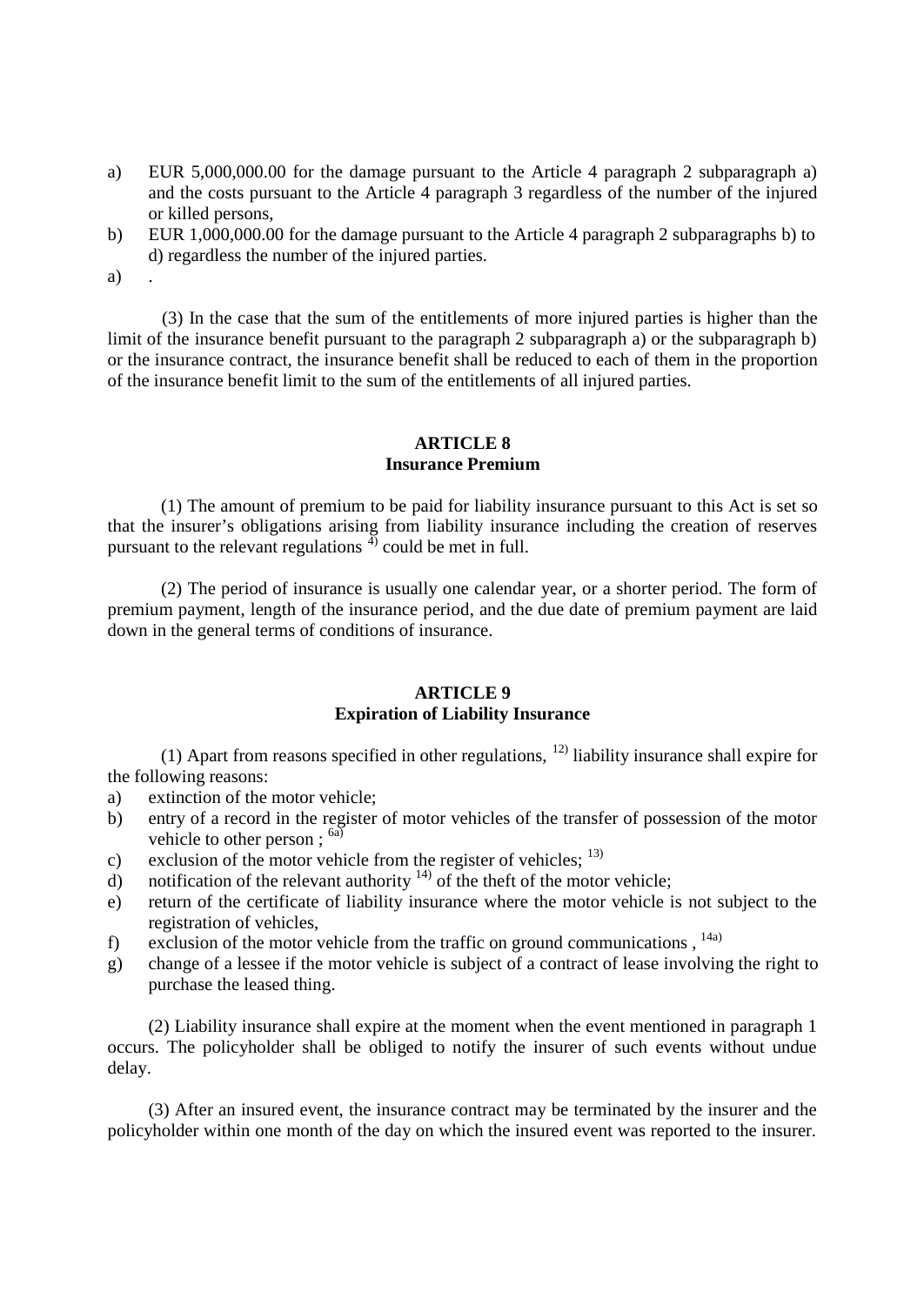In such case, the term of notice shall be one month of the day of delivery of a written notice of termination of the insurance contract to the other party. Upon expiration of that time limit, the contract of liability insurance shall become null and void.

(4) Liability insurance shall also expire if the insurance premium is not paid within a month of the due date unless a longer time limit is agreed in the insurance contract for the expiration of liability insurance. Upon expiration of that time limit, liability insurance shall become null and void.

(5) If liability insurance terminates during the term of insurance for the reason of nonpayment of insurance premium, the person obliged to conclude an insurance contract under Article 3 of this Act shall be obliged to conclude an insurance contract for the remaining part of the term of insurance with the present insurer. The insurance contract concluded during such term of insurance concluded with another insurer will be invalid.

(6) Upon termination of liability insurance, with the exception of the termination of motor vehicle liability insurance under Article 27, the policyholder shall be obliged to submit to the insurer a certificate of liability insurance and green card without undue delay,

## **ARTICLE 10 Rights and obligations of a policyholder**

(1) The insured party is obliged to notify the insurer in writing of the insured event

- a) within 15 days of its occurrence if the event took place in the territory of the Slovak Republic;
- b) within 30 days of its occurrence if the event took place outside the territory of the Slovak Republic.

(2) The general terms and conditions of insurance may contain clauses specifying the cases when the time limits mentioned in paragraph 1 may be prolonged to an adequate extent. After notifying the insurer of the insured event, the insured party shall be obliged to act according to the insurer's instructions and to present all documents required by the insurer within the time limit agreed.

(3) The insurer is obliged to notify the insurer, in writing and without undue delay, of the fact that

- a) a claim has been raised against it for compensation for damage and express his opinion with regard to the amount of compensation required;
- b) in connection with the insured event, criminal proceedings or administrative hearing of administrative infractions have commenced and to ensure that the insurer be informed of the course and results of such proceedings; if the insured party has a legal representative, he is obliged to report his full name, permanent address, or trade name and registered office to the insurer;
- c) the right to compensation for damage was enforced in due form; in such a case, the insured party shall be obliged to proceed according to the insurer's instructions.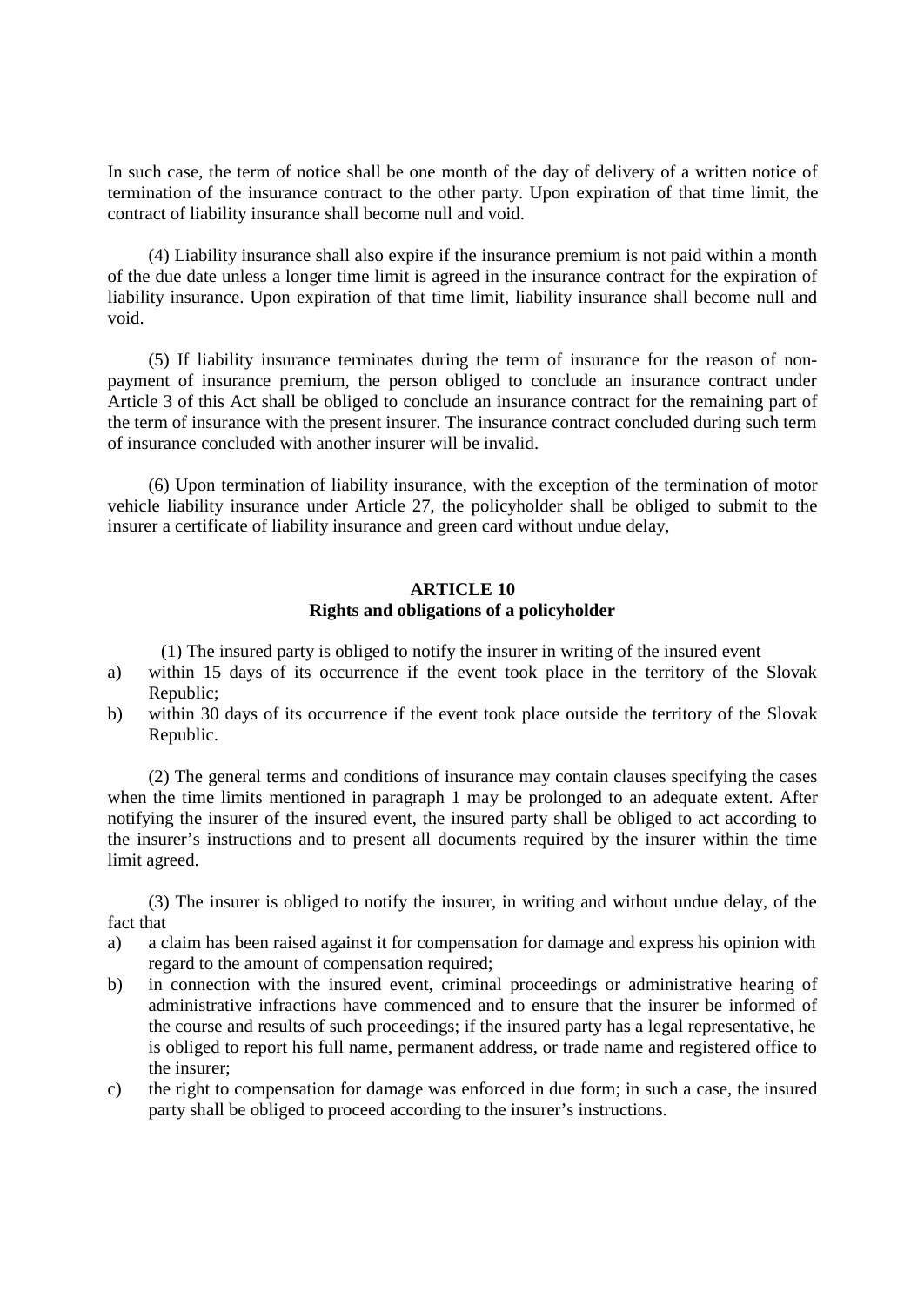(4) The insured party is obliged to notify, without undue delay, the insurer of any circumstances affecting the transfer of rights to the insurer pursuant to Article 13 and to hand over any documents that are necessary for the exercise of such rights.

(5) At the request of the injured party, the insured party shall be obliged to provide, without undue delay, any data necessary for the injured party to enforce his claim to damages, mainly

- a) full name and permanent address of the insured party or his trade name and registered office;
- b) trade name and registered office of the insurer with whom the contract of liability insurance was signed;
- c) the number of the insurance contract.

(6) The policyholder party is entitled to ask the insurer in writing for issuing of the certificate about the claim experience of the liability insurance for the whole period of the contractual relation duration, but at least for the period of the last five (5) years of the contractual relation duration. The insurer is obliged to issue this certificate within fifteen (15) days from delivery of the policyholder request.

## **ARTICLE 11 Rights and Duties of the Insurer**

(1) The insurer shall be obliged to issue, after the conclusion of a contract of liability insurance, a certificate of liability insurance and green card for the insured party without undue delay; for this purpose, the insurer is obliged to ensure that a security feature be incorporated in the certificate of insurance. The due form of the certificate of liability insurance shall be prescribed in generally binding legal regulations issued by the National Bank of Slovakia. The insurer shall be obliged to provide for the registration of all certificates of liability insurance.

(2) The insurer shall be obliged to notify the Bureau in writing, without undue delay, of the establishment, modification, or expiration of liability insurance and of other insurance contracts concluded, including data under Article 25 paragraph 2 subparagraphs a) and b). The policyholder is obliged to provide to the insurer data under Article 25 paragraph 2 subparagraphs a) and b) and their amendment. The insurer shall be obliged to verify any data on a motor vehicle registered by the Bureau.

(3) The insurer shall be obliged, within 15 days after termination of liability insurance, to issue to the policyholder a document about the course of liability insurance. If the policyholder failed to fulfil the obligations under Article 9 paragraph 6, the insurer is not obliged to give back the insurance premium pursuant to the paragraph 10 unless this obligation shall be fulfilled..

(4) Based on a written application, the insurer shall appoint a legal representative  $^{15)}$  for the insured party, without undue delay, to act on his behalf in judicial proceedings in the case of liability insurance.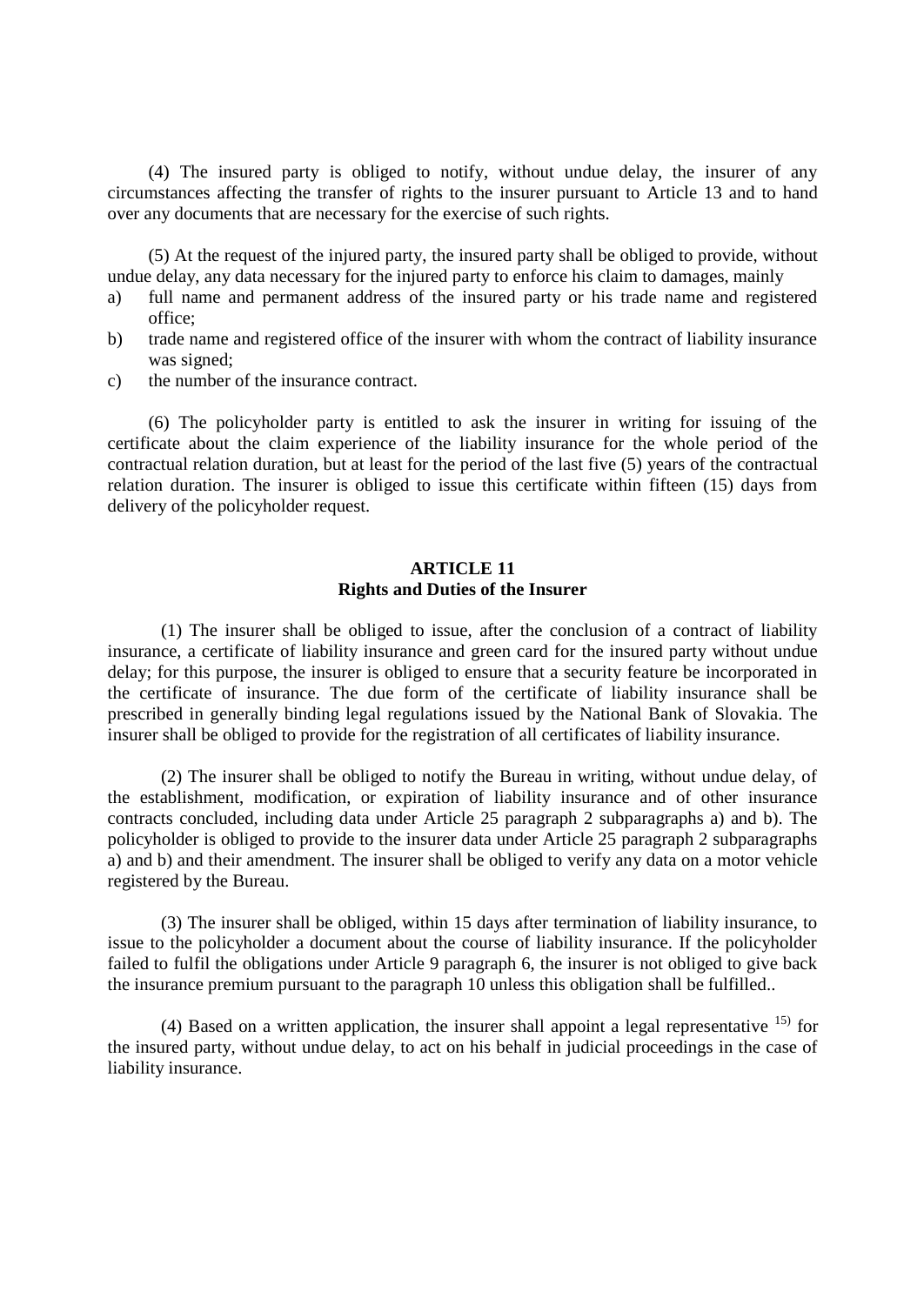(5) The insurer shall be obliged, without undue delay, to undertake investigation necessary to determine the scope of its obligation to pay insurance benefits and within three months of the date when the insured party notified of the incident causing damage

- a) to complete the investigation necessary to determine the scope of its obligation to pay insurance benefits and to notify the insured party of the amount of the insurance benefit if the scope of the insurer's obligation to pay insurance benefits and the entitlement to compensation of damage has been proven;
- b) to provide to the insured party a written explanation of the reasons for which it refused or reduced the insurance benefit, or to provide to the insured party a written explanation with respect to the claims filed when the scope of the insurer's obligation to pay insurance benefit within the set time limit and the amount of insurance benefit has not been proven; a written explanation shall be considered delivered on the date when the insured party received, refused to receive it, or on the date when the Post Office returned it as nondelivered.

(6) The insurer shall be obliged to pay insurance benefit within 15 days after the investigation necessary to determine the scope of the insurer's obligation to pay insurance benefits or upon delivery of a final and conclusive court decision on the amount of the compensation for damage to the insurer unless other time limit for the payment of insurance benefit arises from such decision.

(7) If the insurer fails to fulfil its obligation under paragraph 5, it shall be obliged to pay interest on late payment to the insured party pursuant to a special regulation. 15a)

(8) Paragraphs 5 to 7 shall apply equally even when the claim to the compensation for damage has been filed by the injured party with the claims agent (Article 15a).

(9) Unless criminal proceedings are endangered pursuant to a special regulation  $15b$  or administrative hearing of administrative infraction, the law enforcement agency or the authority hearing an administrative infraction shall, upon request, communicate to the insurer or the Bureau data concerning the traffic accident within the scope pursuant to a special regulation, <sup>15c)</sup> or allow it to inspect the file thereon and to make extracts regarding the case of the insured event.

(10) When the liability insurance expires before the end of the insurance period for which insurance premium was or had to be paid, the insurer is entitled to receive proportional part of insurance premium at the date when the liability insurance expired. The insurer shall be obliged to refund the remainder of the premium to the policyholder if that amount exceeds SKK 50.

(11) An insurance contract may not be concluded for the same insurance period with other insurer.

(12) When the liability insurance expires before the end of the insurance period for which insurance premium was or had to be paid and an insured event occurs in that period, for which the insurer is obliged to pay damages, the insurer shall be entitled to receive insurance premium until the end of the insurance period.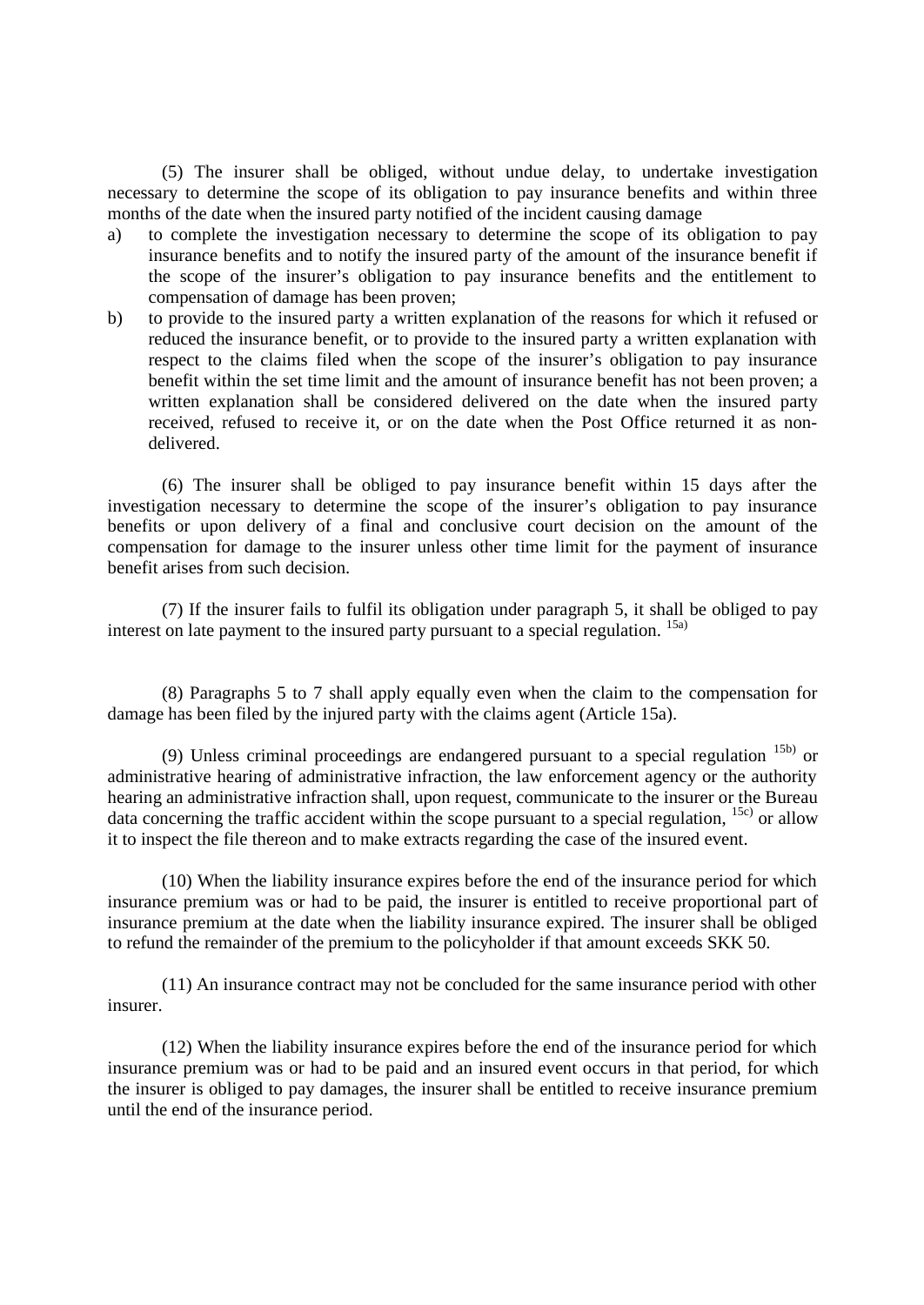(13) If the insured period is a calendar year, the insurer shall be obliged to publish the amount of insurance premium and general terms and conditions under Article 8 for the subsequent insurance period by 31 October at the latest.

## **ARTICLE 12**

# **The Insurer's Right to Compensation for the Payment of Insurance Benefits**

(1) The insurer shall be entitled to receive full or partial compensation from the policyholder for the payment of insurance benefits for damage caused by operation of a motor vehicle if

- a) the person responsible caused damage intentionally or if he drove the motor vehicle under the influence of addictive drugs;  $^{15d}$
- b) he drove the motor vehicle without a valid driving licence or at a time when his driving licence was suspended by court or other competent authority; <sup>16)</sup>
- c) he caused damage by a motor vehicle the technical state of which failed to meet the criteria set for motor vehicles used in traffic on ground communications pursuant to a special regulation  $17$ ,
- d) he knowingly entrusted the motor vehicle to a person not meeting the conditions for driving a motor vehicle pursuant to a special regulation;  $^{18)}$
- a) e) the policyholder failed to report the traffic accident, which was an insured event, pursuant to a special regulation;  $<sup>1</sup>$ </sup>
- e) at the time when the insured event occurred, he was in delay with the payment of insurance premium.
- f) he caused damage by a motor vehicle and without reasons worth special attention breached the obligations under Article 10 paragraphs 1 to 4.

(2) The insurer shall be entitled to receive full or partial compensation from the insured party, who is not the policyholder, for the payment of insurance benefits on his behalf for damage or injury caused by operation of a motor vehicle if

- a) the insured party caused damage intentionally or if he drove the motor vehicle under the influence of addictive drugs;  $\frac{15d}{15d}$
- b) the insured party caused damage by using a motor vehicle without authorisation;
- c) the insured party drove without a valid driving licence or at a time when his driving licence was suspended by court or other competent authority; <sup>16)</sup>
- d) the insured party caused damage by driving a motor vehicle knowing that its technical state failed to meet the conditions stipulated for vehicles used in traffic on ground communications pursuant to a special regulation  $17$  and this state was responsible for the said damage;
- e) he knowingly entrusted the motor vehicle to a person not meeting the conditions for driving a motor vehicle pursuant to a special regulation; <sup>18)</sup>
- g) the insured party failed to report the traffic accident, which was an insured event, pursuant to a special regulation;  $^{19)}$
- h) he caused damage by a motor vehicle and without reasons worth special attention breached the obligations under Article 10 paragraphs 1 to 4.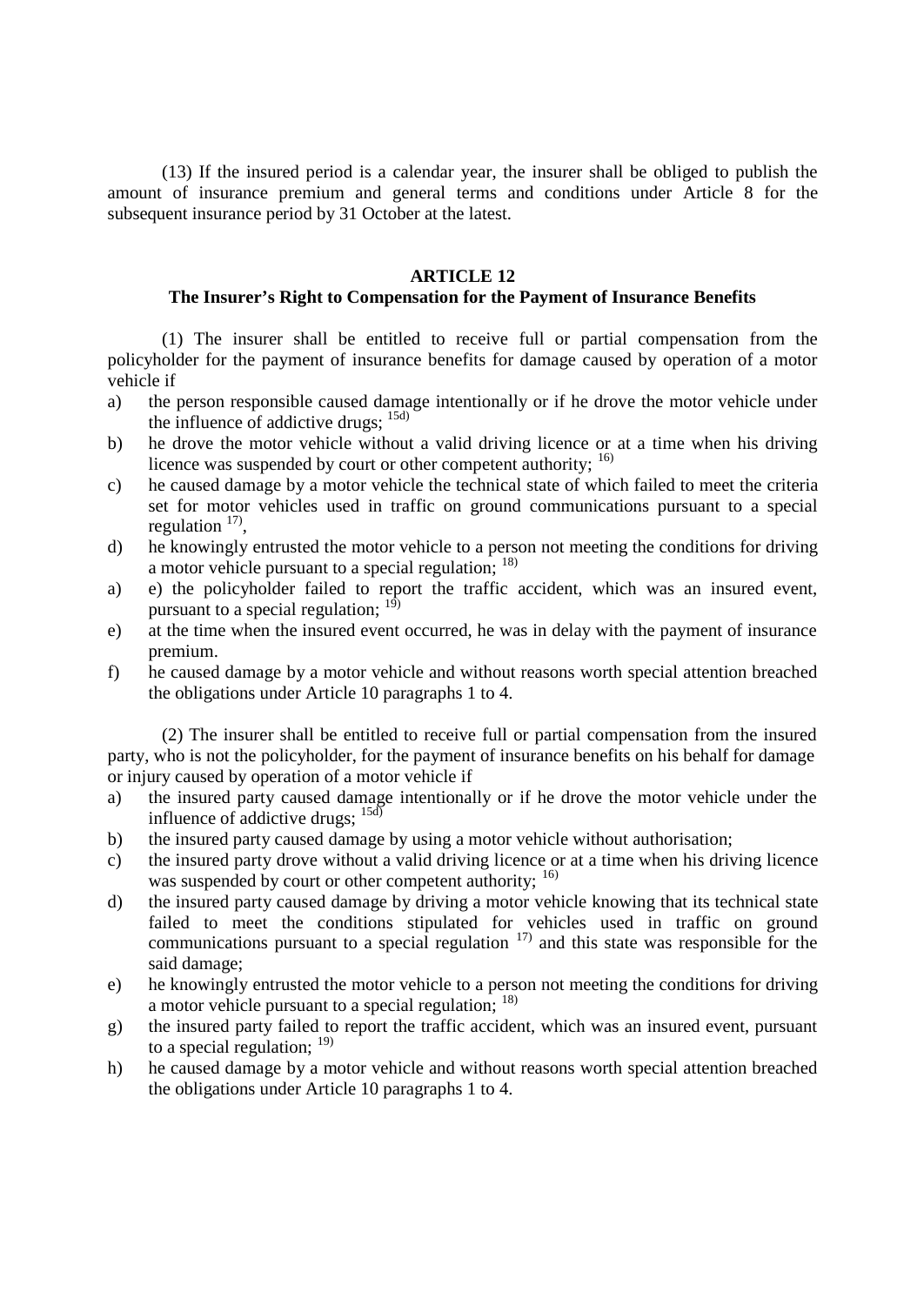(3) The amount of the insurance benefit or its part compensation, which the insurer is entitled to receive pursuant to the paragraphs 1 or 2, may not exceed the sum of insurance benefits, paid by the insurer by reason of the insured event.

(4) The insurer's right to compensation for payment of the insurance benefit or its part pursuant to the paragraph 1 or 2 shall be in lapse within three (3) years of the date of the insurance benefit payment.

# **ARTICLE 13 Transfer of Rights to the Insurer**

If the insured party has a right in relation to the injured party or any other person to the repayment of the amount paid, to its reduction or the suspension of its repayment, this right shall be transferred to the insurer provided he has paid or pays this amount on behalf of the insured party.

## **ARTICLE 14 Preliminary Liability Insurance**

(1) Before the conclusion of an insurance contract, the insurer may agree with the person to whom the obligation to conclude an insurance contract refers pursuant to Article 3 paragraph 1, that he will pay compensation for any damage or injury on the said person's behalf in accordance with this Act.

(2) Insurance pursuant to paragraph 1 may not be arranged for foreign-based motor vehicles.

(3) Insurance pursuant to paragraph 1 shall extinguish upon expiration of the period for which it was agreed or after the insurance contract is closed.

## **ARTICLE 15 Direct Claims of the Injured Party**

(1) Compensation for damage shall be paid to the injured party by the insurer. The injured party is entitled to enforce its claim to compensation directly vis- $\hat{a}$ -vis the insurer  $^{20)}$  and is obliged to document this claim.<sup>21)</sup>

(2) The limitation of claims to compensation vis-à-vis the insurer is subject to the same regulations as the limitation of claims vis-à-vis the person responsible for the damage.  $^{22}$ 

# **ARTICLE 15a Claims agent**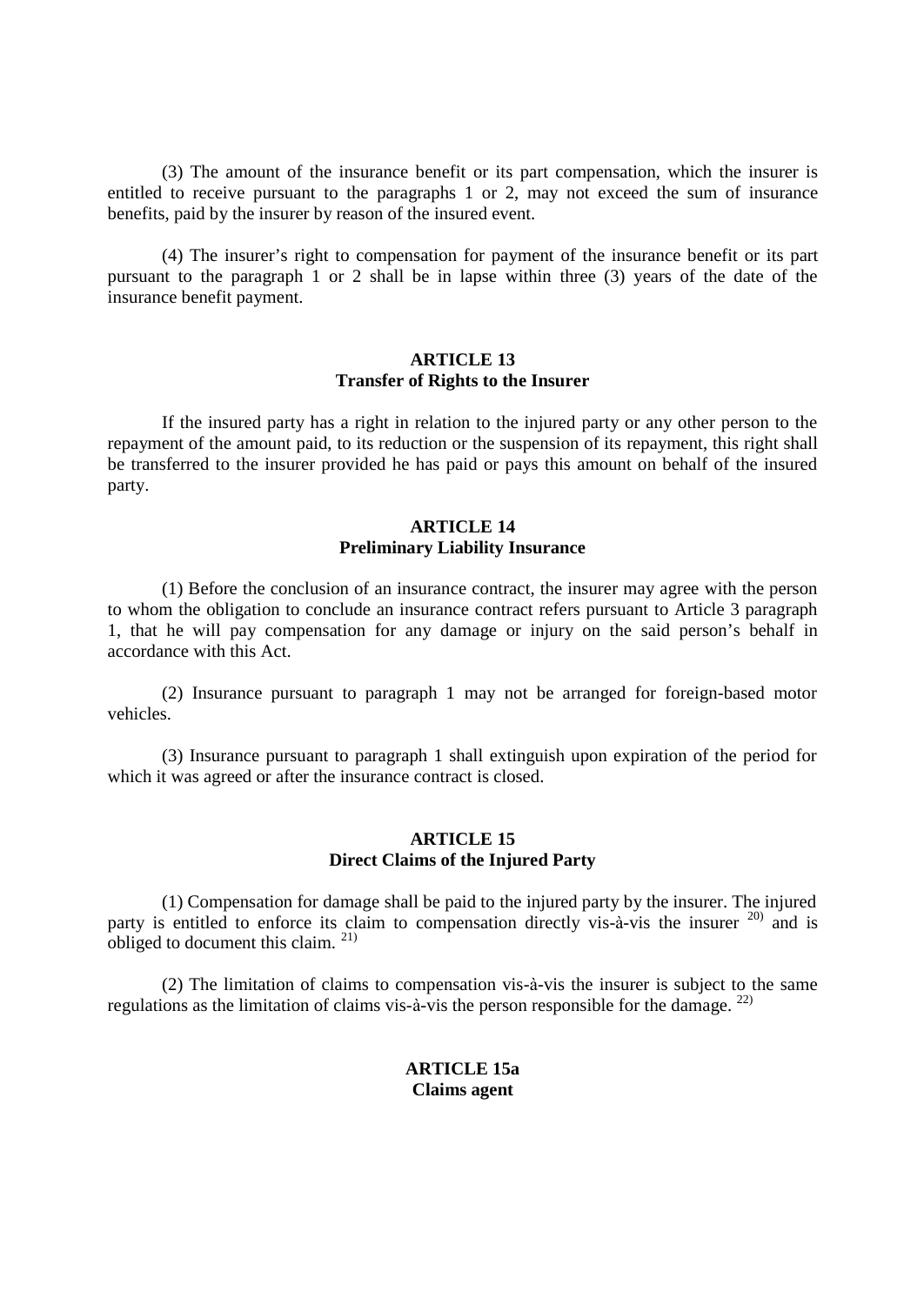(1) The insurer shall be obliged to appoint its claims agent in each Member State where it has been granted a licence to pursue insurance activity. A claims agent can be a natural person or legal person who must have permanent residence or a registered office in that Member State where it pursues its activity.

(2) A claims agent shall administer claims on behalf of and on the account of the insurer; a claims agent is authorised to pursue such activity for one insurer or more insurers; the pursuit of the activity of a claims agent shall not constitute the establishment of the insurer's branch.

(3) A claims agent shall collect information necessary for the investigation of the entitlement of the injured party to the compensation for damage and pursue the activities necessary to satisfy them if the damage was caused by operation of a motor vehicle

- a) which is the subject of the liability insurance effected in the Member State other than that where the injured party has its permanent residence or registered office,
- b) which is usually present in the Member State other than that where the injured party has its permanent residence or registered office,
- c) in the territory of the Member State other than that where the injured party has its permanent residence or registered office;
- d) which usually occurs in the Member State other than that where the injured party has its permanent residence or registered office, whereas the damage was caused in the territory of other than the Member State where the appropriate Insurers´ Bureau integrated into the green card system operates.

(4) A claims agent shall be authorised with respect to the injured party when satisfying its claims to represent the insurer in full, and it shall have to ensure the investigation of the injured party's claims in the official language of the Member State where the injured party has its permanent residence or registered office; this shall be without to the injured party's right to file its claims for the compensation for damage directly with the insurer or against the person that caused such damage.

(5) The insurer shall be obliged, within seven days of the appointment of a claims agent, to notify the National Bank of Slovakia and the Bureau of the name, surname, date of birth, address of permanent residence of the claims agent and its trade name and registered office. The Bureau shall communicate such information without undue delay to the competent national information centres of other Member States.

(6) The provisions of the paragraphs 2 to 4 are in force adequately for the liquidating agent of other Member State insurance company operating the liability insurance in the territory of the Slovak Republic upon the right of free services provision.<sup>4)</sup>

(7) In the case that the insurer with its registered office in the territory of other Member State operates the liability insurance in the territory of the Slovak Republic by means of a branch office,  $4$ ) the activity of the liquidating agent pursuant to the paragraphs 2 to 4 is operated by the head of the branch of other Member State insurance company in the territory of the Slovak Republic, unless the insurer appointed other liquidating agent.

# **ARTICLE 16**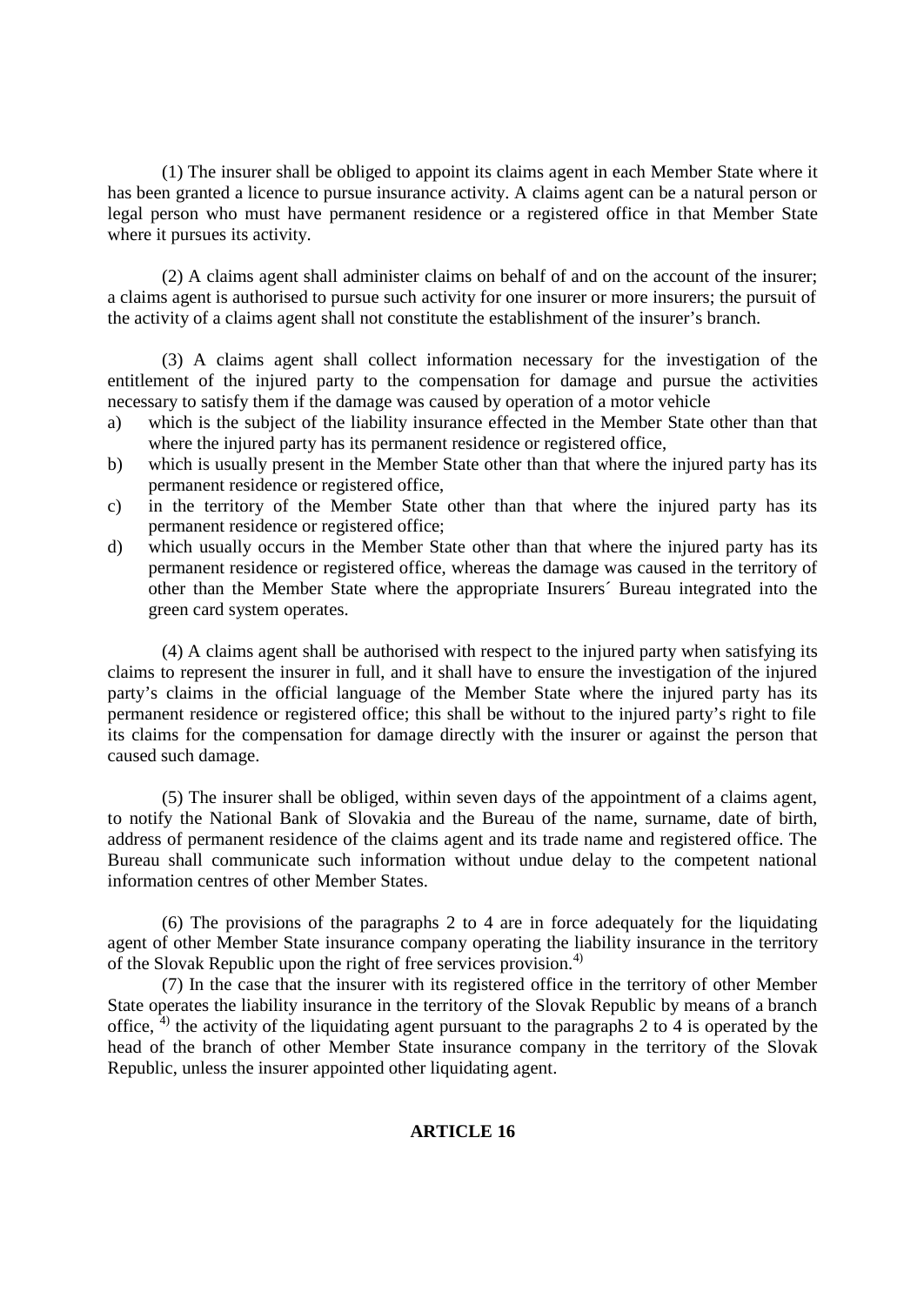#### **Frontier Insurance**

(1) The driver of a foreign-based motor vehicle is obliged to conclude a contract of insurance with the Bureau against civil liability in respect of the operation of foreign-based motor vehicles in the territory of the Slovak Republic (hereinafter referred to as 'frontier insurance'). Frontier insurance covers only insured events taking place in the territory of the Slovak Republic and in the territory of other Member State.

(2) Frontier insurance is taken out when a foreign-based motor vehicle enters the territory of the Slovak Republic by the payment of insurance premium, for the entire period of operation of the said motor vehicle in the territory of the Slovak Republic, but no less than 15 days. Premium paid for frontier insurance is not refunded.

(3) An obligation to effect frontier insurance pursuant to paragraph 1 is regarded as satisfied if

- a) the driver produces a green card valid for the territory of the Slovak Republic for the period of operating the motor vehicle in the territory of the Slovak Republic ;
- b) it is a motor vehicle covered by liability insurance pursuant to the Multilateral Agreement on Guarantees between National Insurers' Bureaus.
- c) it is a motor vehicle which is habitually present in the territory of other Member State,
- d) it is a motor vehicle listed in the register of motor vehicles to which an exemption from liability insurance applies, which has been that Member State submitted to the European Commission and to the Bureau, including the designation of the entity responsible for the compensation of damage caused by operation of such motor vehicles.

(4) Drivers of foreign-based motor vehicles who take out frontier insurance will be given a certificate of frontier insurance. On request, a certificate of frontier insurance may also be issued in another language, i.e. in English, French, German, or Russian. The due form of a certificate of frontier insurance is to be prescribed in a generally binding legal regulation to be issued by the National Bank of Slovakia.

(5) The Bureau may ensure, through contract, that frontier insurance be arranged and a certificate of such insurance be issued on its behalf by other legal entities as well.

(6)The unit of the Police Force executes control of fulfilment of the obligation pursuant to the paragraph 1 at the entry of the foreign-based motor vehicle that usually occurs in the territory of other Member State and enters the territory of the Slovak Republic from other than the Member State. In the case that at the entry of such foreign-based motor vehicle to the territory of the Slovak Republic the unit of the Police Force finds out that the driver of the foreign-based motor vehicle fails to fulfil the obligation pursuant to the paragraph 1, such motor vehicle will not be allowed to enter the territory of the Slovak Republic unless the driver shall fulfil this obligation .

(7) The driver of a foreign-based motor vehicle who operates the motor vehicles in the territory of the Slovak Republic, for which he is obliged to take out frontier insurance, shall pay, without such insurance or a valid green card, insurance premium in the amount of three times the premium payable for the period of his stay in the Slovak Republic, but no less than SKK 10,000.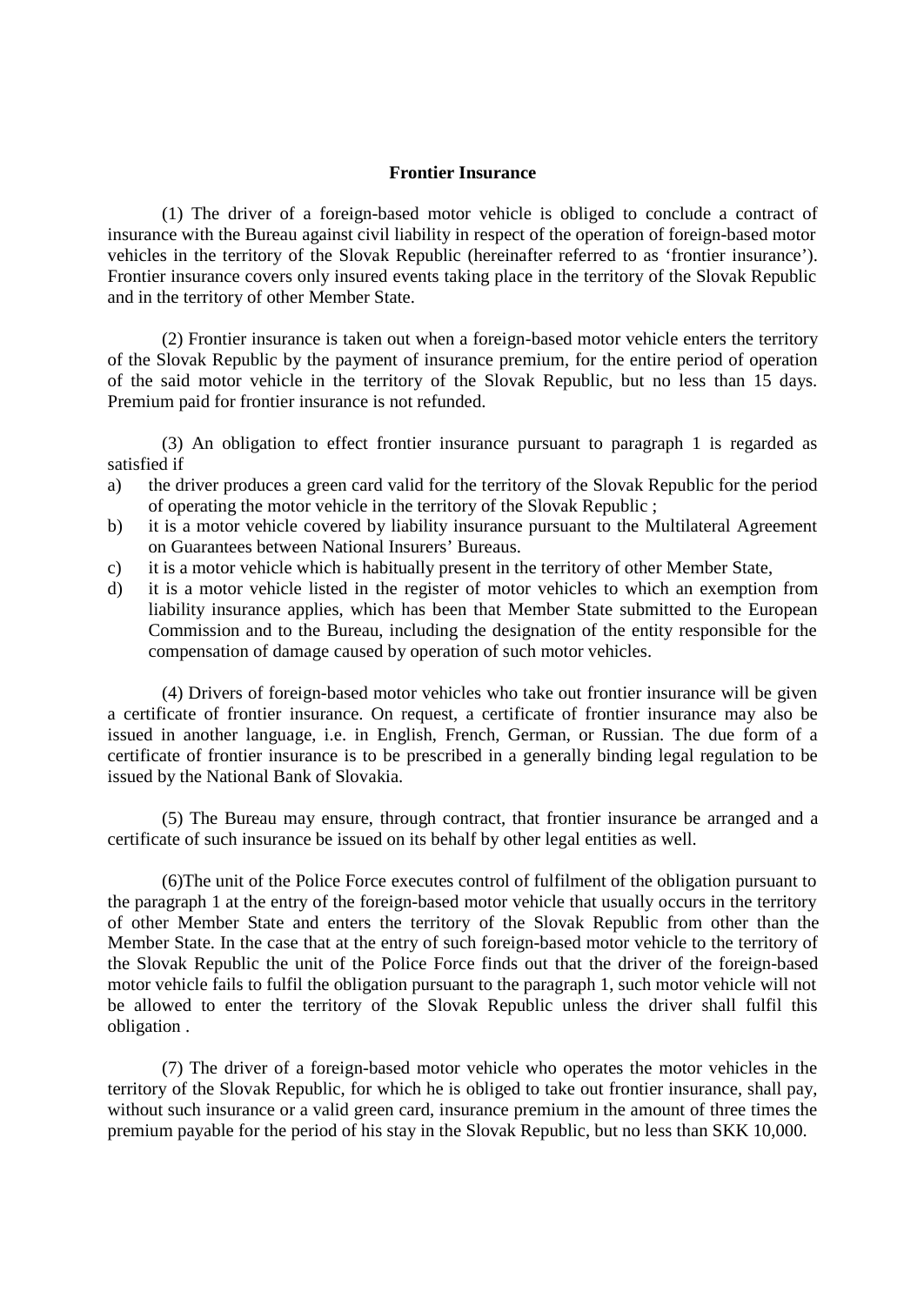(8) If the driver of a foreign-based motor vehicle, the operation of which is subject to frontier insurance, fails to present, when leaving the Slovak Republic, a document certifying that he had frontier insurance for the entire period of his stay in the Slovak Republic, he will be prohibited from the further use of the motor vehicle concerned until he meets the requirement laid down in paragraph 7.

#### **ARTICLE 17 Proof of Liability Insurance**

The policyholder is obliged to present a proof of liability insurance when required by the body of vehicle registration, in the form of a certificate of liability insurance or a copy of the insurance contract pursuant to Article 14.

## **ARTICLE 18 Checks on Liability Insurance**

(1) When driving a domestic motor vehicle, the driver is obliged to carry a certificate of liability insurance and to present it when required by an officer of the Police Force; if insurance was arranged pursuant to Article 14, the driver is obliged to present a document of this fact.

(2) When driving a foreign-based motor vehicle, the driver is obliged to carry a green card or a certificate of frontier insurance, which he is obliged to present when required by an officer of the Police Force. This obligation does not apply to foreign-based motor vehicles that are subject to the Multilateral Agreement on Guarantees between National Insurers' Bureau.

(3) As part supervision of the safety and smooth running of road traffic, the officers of the Police Force carry out checks on documents mentioned in paragraphs 1 and 2.

(4) Repealed from 1 November 2003

# **ARTICLE 19 Penalties**

(1) The district authority shall impose a penalty from SKK 500.00 to SKK 100,000.00 on those who failed to conclude an insurance contract pursuant to the Article 3 paragraph 1.

(2) Pursuant to the Article 25 paragraph 3 upon the Bureau notice the district authority shall call, without undue delay, the entity obliged to conclude an insurance contract pursuant to the Article 3 paragraph 1 to submit a certificate of liability insurance within seven (7) working days from delivery of such notice.

(3) At the penalty imposing pursuant to the paragraph 1 the seriousness of the breach of the obligation and duration of the unlawful state shall be taken into consideration.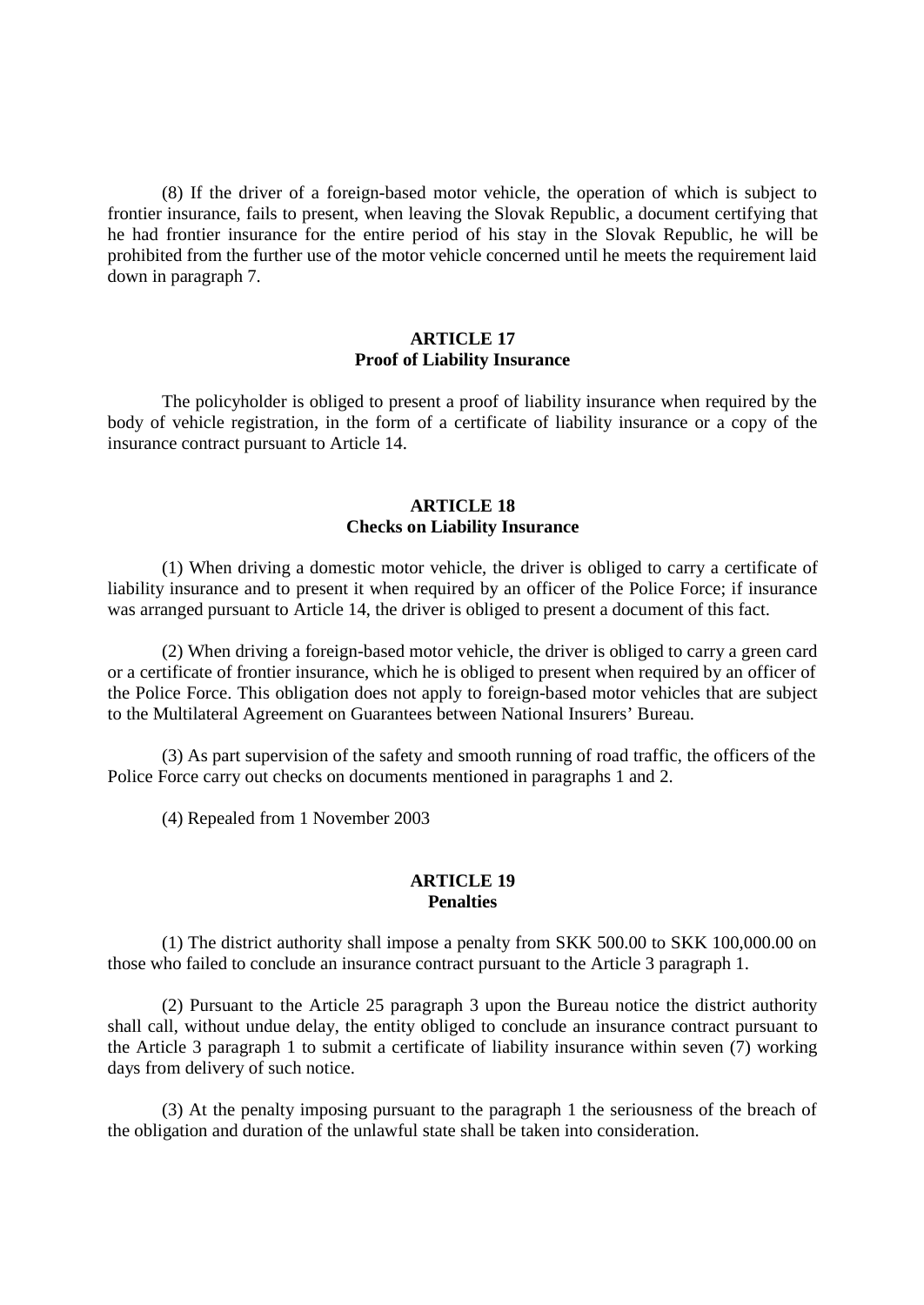(4) The penalty pursuant to the paragraph 1 may be imposed within two (2) years as of the date, on which the district authority learnt about the breach of an obligation, but not later than three (3) years as of the date on which the breach of obligation occurred.

(5) The district authority at the place of the permanent residence or registered office  $3$  of the holder, owner or operator of the motor vehicle shall have the local jurisdiction for the proceedings in respect of the penalty imposing pursuant to the paragraph 1.

(6) The district authority shall exact the penalty pursuant to the paragraph 1. The penalty incomes are the state budget revenue.

(7) Proceedings in respect of the penalty imposing pursuant to the paragraph 1 are governed by a generally binding regulation on administrative proceedings<sup>23)</sup> unless otherwise stipulated by this Act.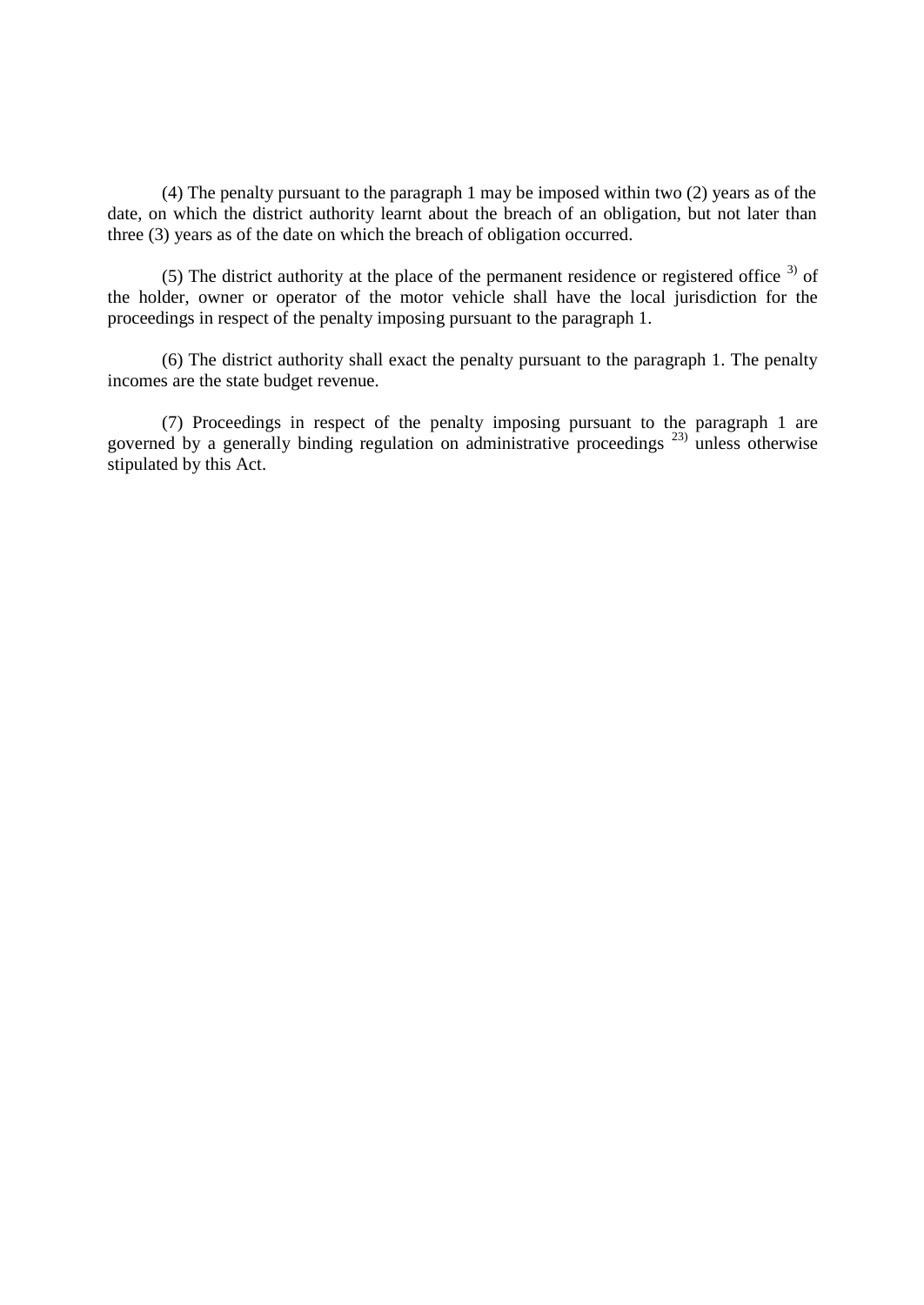### **PART TWO**

## **ARTICLE 20 The Bureau**

(1) The Bureau is hereby established which is a legal person.  $24$ ) Its registered office is Bratislava. The Bureau is registered in the Companies Register and it operates within the scope as defined by this Act.

(2) The Bureau shall

- a) manage the Guarantee Insurance Fund;
- b) administer frontier insurance;
- c) represent the insurers in international institutions dealing with liability insurance;
- d) make agreements with the insurers' bureaus of foreign countries, entities responsible for the compensation for damage in Member States and with information centres of Member States and cause tasks arising from these agreements to be fulfilled;
- e) cooperate with state authorities in matters relating to liability insurance;
- f) participate in the prevention of damages in road traffic and in the prevention of insurance fraud in connection with the operation of motor vehicles;
- g) keep records and statistics for the purposes of liability insurance;
- h) pursue the activity of an information centre and for this purpose it shall keep a register of liability insurance (hereinafter referred to as the "register");
- i) at the injured party's request and based on the data provided by the insured party, it shall provide information on the method of asserting and settling its claim for the compensation of damage.

(3) Membership of the Bureau shall commence on the date as determined in the decision of the National Bank of Slovakia based on which the insurer, which is an insurance company or foreign insurance company, is authorised to provide liability insurance,  $4$ , or if such date is missing in the decision of the National Bank of Slovakia, on the effective date of such decision. As regards an insurer, which is an insurance company from other Member State, the membership of the Bureau shall commence on the first day of providing liability insurance in the territory of the Slovak Republic. The insurer shall be obliged to notify the Bureau of this fact without undue delay. The Bureau shall notify the relevant body of vehicle registration of the establishment of membership without undue delay.

(4) Membership of the Bureau shall terminate on the date on which the decision of the National Bank of Slovakia based on which the insurer's licence to pursue insurance activity or authorisation to provide liability insurance, which is an insurance company or foreign insurance company, was withdrawn from the insurer. As regards an insurer, which is an insurance company from other Member State, the membership of the Bureau shall terminate on the date when the competent supervisory body of the Member State withdrew an authorisation to provide liability insurance from the insurer. The insurer shall be obliged to notify the Bureau of this fact without undue delay. The Bureau shall inform the relevant body of vehicle registration of the expiration of membership without undue delay.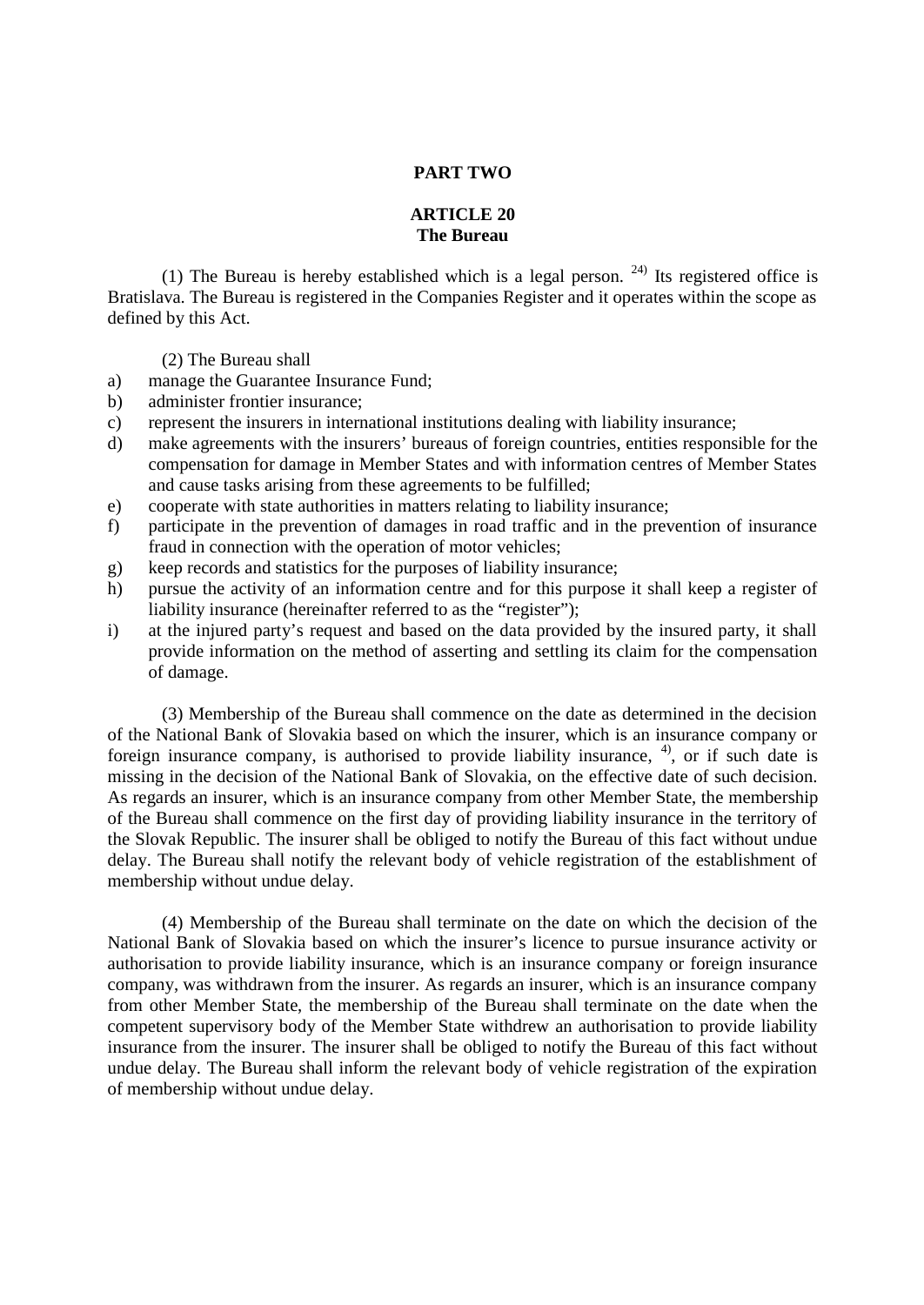(5) The Bureau shall gather and manage financial contributions from its members for the performance of duties of the Bureau pursuant to this Act and to ensure other activities (hereinafter referred to as 'contributions'). A member shall be obliged to pay the Bureau a yearly contribution composed of quarter-year contributions determined by a percentage according to the number of motor vehicles insured for the preceding calendar quarter-year; the General Meeting of the members may decide on a different method of determination of the amount of contribution. If a member of the Bureau did not provide liability insurance or was not authorised to do so in the previous calendar year, its contribution shall be 2% of the amount pursuant to a special regulation.  $25$ 

(6) Members of the Bureau shall be obliged to pay an extraordinary contribution to the insurance guarantee fund if the amount of the funds in the insurance guarantee fund does not suffice to cover the obligations of the Bureau pursuant to Article 24 paragraph 2, proportionately according to the amount of their contributions pursuant to paragraph 5 so that all obligations could be discharged from the insurance guarantee fund.

(7) The financial statements of the Bureau shall be verified by an auditor pursuant to a special regulation.  $^{26)}$ 

(8) The Bureau is obliged to create the technical reserves for provision of activities pursuant to the paragraph 2 subparagraphs a) and b) and the Article 28 paragraphs 3 and 4 as follows:

- a) the technical reserve for the insurance premium of future periods,  $^{24a}$
- b) the technical reserve for the insurance benefit,  $24b$
- c) further technical reserves.

(9) The Bureau may create the further technical reserves pursuant to the paragraph 8 subparagraph c) in the case that it is not possible to pay the liabilities arising from activities pursuant to the paragraph 2 subparagraphs a) and b) and the Article 28 paragraphs 3 and 4 from any of the technical reserves stated in the paragraph 8 subparagraphs a) and b). The prior agreement of the National Bank of Slovakia upon the Bureau request is needed for creation of the further technical reserves pursuant to the paragraph 8, subparagraph c).

(10) At the technical reserves resources placement the Bureau is obliged to observe the rules defined by a special regulation.  $24c$ )

(11) The Bureau is obliged to place the technical reserves resources decreased by its outstanding debts towards insurance companies and branches of foreign insurance companies, which create a technical reserve for the liabilities towards the Bureau pursuant to a special regulation<sup>, 24d)</sup> in the way defined by a special regulation. <sup>24e)</sup>

(12) The Bureau is obliged to place the technical reserves resources in the limits for particular ways of their placement defined by a special regulation. <sup>24f)</sup>

(13) The Bureau is obliged to maintain the technical reserves resources placed in the way defined by a special regulation  $24e$ ) at least in the amount of the technical reserves stated in the paragraph 8 decreased by its outstanding debts towards the insurance companies and branches of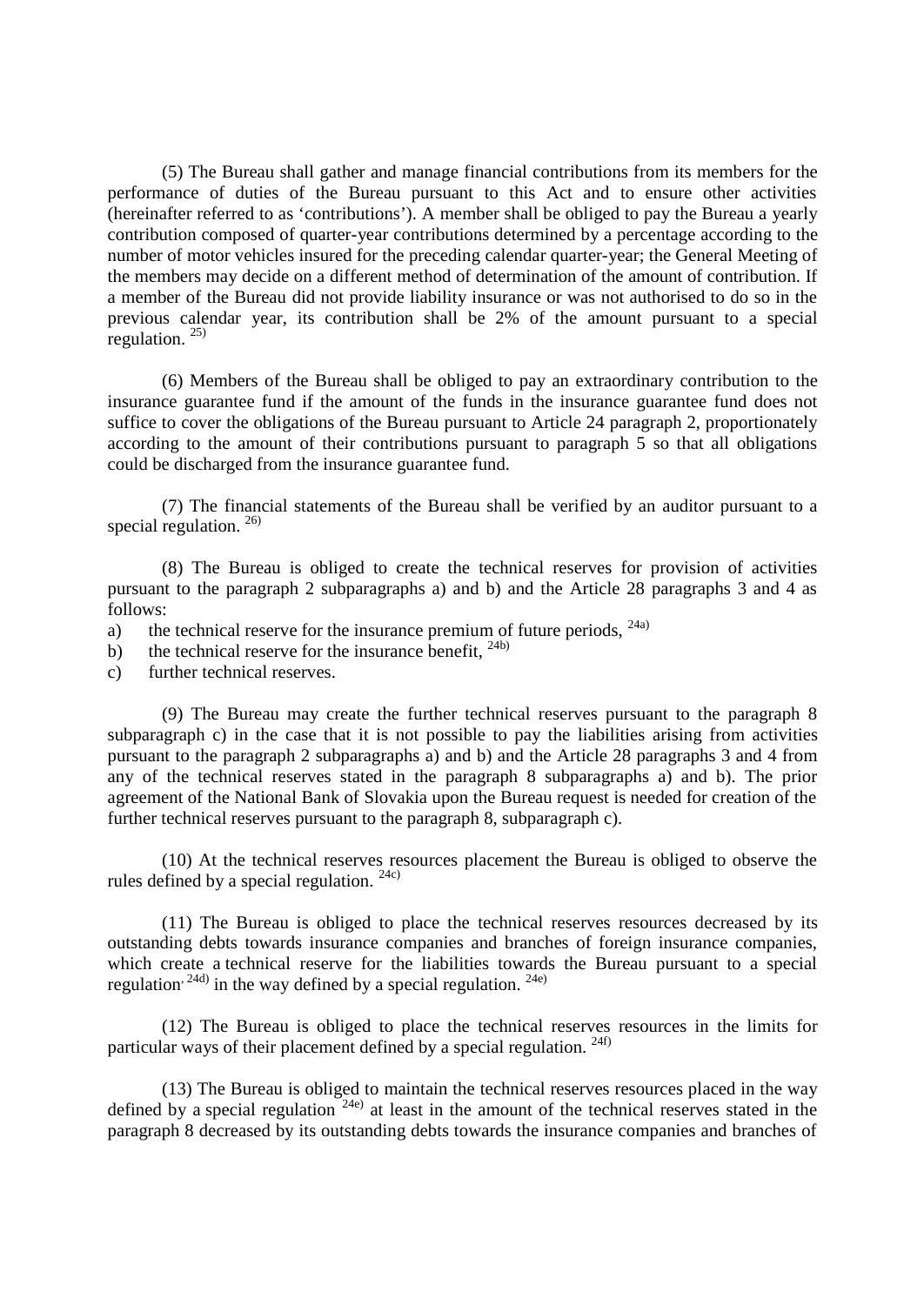foreign insurance companies that create the technical reserve for the liabilities towards the Bureau pursuant to a special regulation. 24d)

(14) The Bureau draws up an overview about the technical reserves resources placement and about the technical reserves resources amount corresponding with the placement in the appropriate way defined by a special regulation.  $24e$  The Bureau is obliged to submit this overview to the National Bank of Slovakia always according to the state to 31 March, 30 June, 30 September and 31 December of a current year within thirty (30) days as of the date to which the state is presented.

(15) The bodies of the Bureau are:

- a) the General Meeting of members;
- b) the Board of Management;
- c) the Supervisory Board
- d) Chief Executive Officer

(16) The Bureau shall without undue delay notify the National Bank of Slovakia of the member of the Bureau that failed to pay contributions to the Bureau within the set time limit; the National Bank of Slovakia shall be authorised to withdraw from such member an authorisation to pursue insurance activity for liability insurance.

# **ARTICLE 21 The General Meeting of Members**

(1) The supreme body of the Bureau is the General Meeting of members. Each member of the Bureau is authorised to attend the General Meeting of members. The General Meeting is convened by the Board of Management once a year. The board of management shall convene the General Meeting so that it takes place no later than 30 days of the day when the Supervisory Board or at least one third of the members so requested. Each session of the General Meeting shall be attended by a representative of the National Bank of Slovakia; representative of the National Bank of Slovakia must be given the floor on his request.

(2) The General Meeting of the members has a quorum if attended by more than 50% of the members of the Bureau, with the exception of the members providing such insurance in the territory of the Slovak Republic based on the right of free provision of services<sup>4)</sup>. If the General Meeting has no quorum, the Board of Management shall convene a new meeting to be held no later than 30 days of the date of the previous meeting; such a meeting shall have a quorum irrespective of the number of attending members. Each member shall have one vote. The General Meeting of the members shall decide by the majority of votes of those present.

(3) The General Meeting of the members:

- a) elects and removes the members of the Board of Management;
- b) elects and removes the members of the Supervisory Board;
- c) sets the amount of contributions pursuant to Article 20 paragraphs 5 and 6;
- d) approves the budget of the Bureau;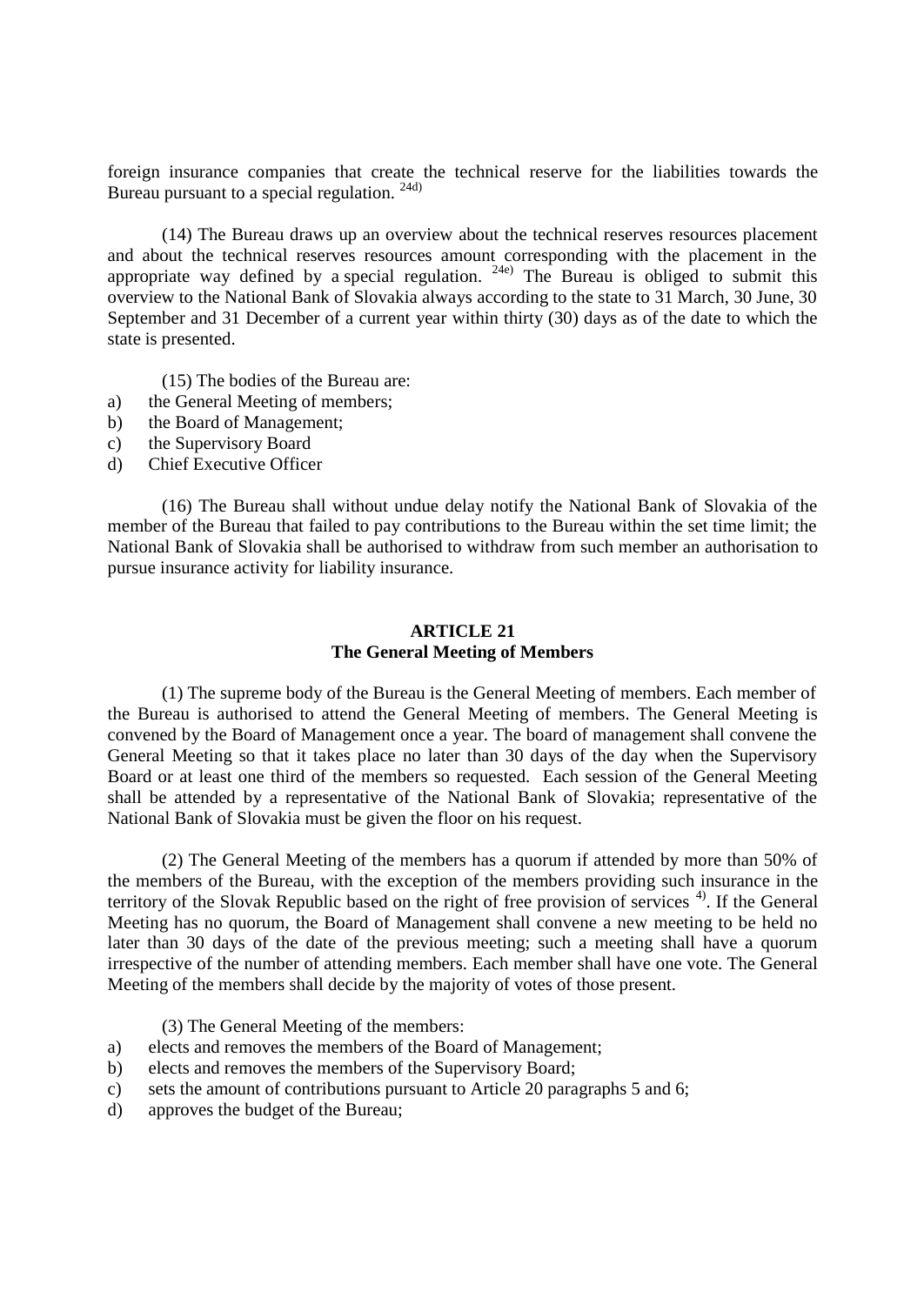- e) approves the annual report and financial statements of the Bureau, including a report on the management of the Insurance Guarantee Fund;
- f) approves the draft statute of the Bureau and submits it to the National Bank of Slovakia for approval;
- g) decides in other matters which do not fall within the scope of authority of the Bureau's other bodies.
	- (4) The statute of the Bureau contains mainly:
- a) details about the powers of the Bureau;
- b) details about the rights and duties of its members;
- c) details about the powers of the Bureau's bodies;
- d) method and date of payment of contributions.

## **ARTICLE 22 The Management Board**

(1) The Board of Management is the statutory body of the Bureau and has five members. The Board of Management is represented and its decisions are signed by the Chairman of the Board of Management.

(2) The Board of Management

- a) elects and removes the Chair and Vice-Chair of the Board;
- b) appoints and removes the Chief Executive Officer of the Board;
- c) manages the assets of the Bureau and the Insurance Guarantee Fund;
- d) approves the internal rules and regulations of the Bureau and their amendments;
- e) approves the organisational chart of the Bureau;
- f) ensures publishing, archiving, and other activities necessary for the operation of the Bureau;
- g) decides in other matters which do not fall within the competence of the Bureau's other bodies;

(3) The Board of Management meets as a rule once a month and decides by a majority of votes. The meetings are convened by the Chair of the Board or the Vice-Chair acting on his behalf.

### **ARTICLE 23 The Supervisory Board**

- (1) The Supervisory Board is the supervisory body of the Bureau;
- (2) The Supervisory Board supervises:
- a) the performance of tasks by the Board of Management;
- b) the activities of the Bureau including budgetary performance;
- c) the management of funds in the Insurance Guarantee Fund;
- d) the payment of contributions by members in the amount and within the time limits as prescribed .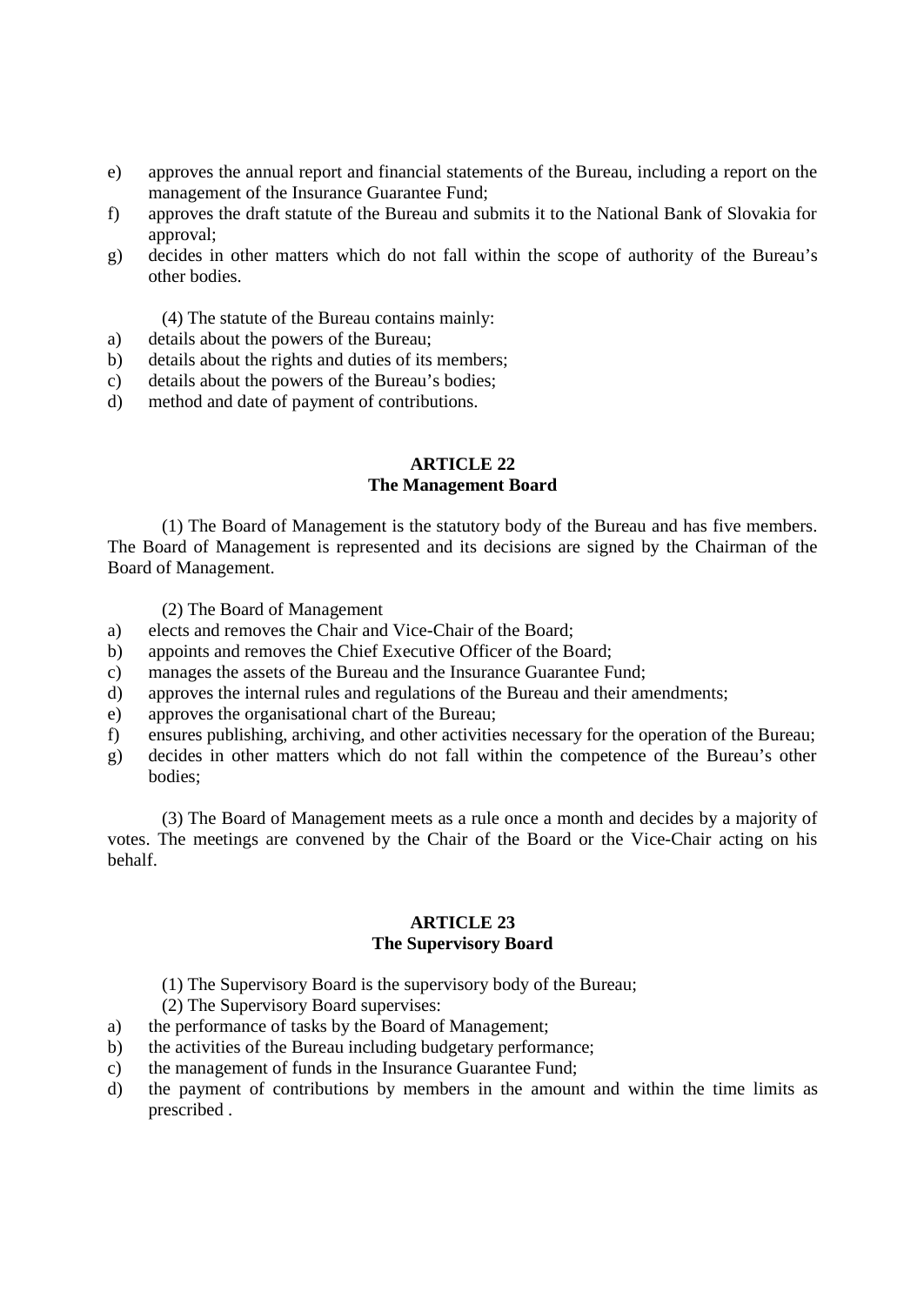(3) The Supervisory Board has five members. Two members of the Board are appointed and removed by the Minister of Finance of the Slovak Republic. The chairman of the Supervisory Board is elected and removed by the members of the Board. A member of the Supervisory Board may not be simultaneously a member of the Board of Management, an employee of the Bureau, or in employment relations with the Bureau or a statutory body of a member of the Bureau or a member of this body either, or a member of the supervisory body of another member of the Bureau, or a proxy of another member of the Bureau either.

(4) For the purpose of supervision, the Bureau shall be obliged to supply the members of the Supervisory Board with the necessary documents and true and detailed information about the facts under investigation. The members of the Bureau shall have the same duties if the subject of inspection is the amount of contribution paid by the same members of the Bureau.

(5) The Supervisory Board shall report its findings to the General Meeting of the members, the Board of Management, and to the National Bank of Slovakia. The Board of Management is obliged to discuss them without undue delay and to inform the General Meeting, Supervisory Board, and the National Bank of Slovakia of the course of discussion and the measures adopted.

## **23a Chief Executive Officer**

Chief Executive Officer shall be authorised to perform acts necessary to provide for the activity of the Bureau in the meantime between sessions of the Board of Management unless these are under the scope of authority of other bodies of the Bureau.

# **The Insurance Guarantee Fund**

## **ARTICLE 24**

(1) The Insurance Guarantee Fund is created from the contributions of Bureau members under Article 20 paragraph 5, extraordinary contributions under Article 20 paragraph 6, and from insurance premiums in accordance with Article 16.

(2) The Bureau provides from the Insurance Guarantee Fund funds for the payment of insurance benefits for:

- a) damage to health or death caused by an unidentified motor vehicle the responsibility for which is borne by an unidentified person;
- b) damage caused by operation of a motor vehicle where the person responsible has no liability insurance;
- c) damage caused by operation of a motor vehicle belonging to a person whose responsibility for the damage is covered by insurance provided by an insurer who is not able to compensate for the damage due to insolvency;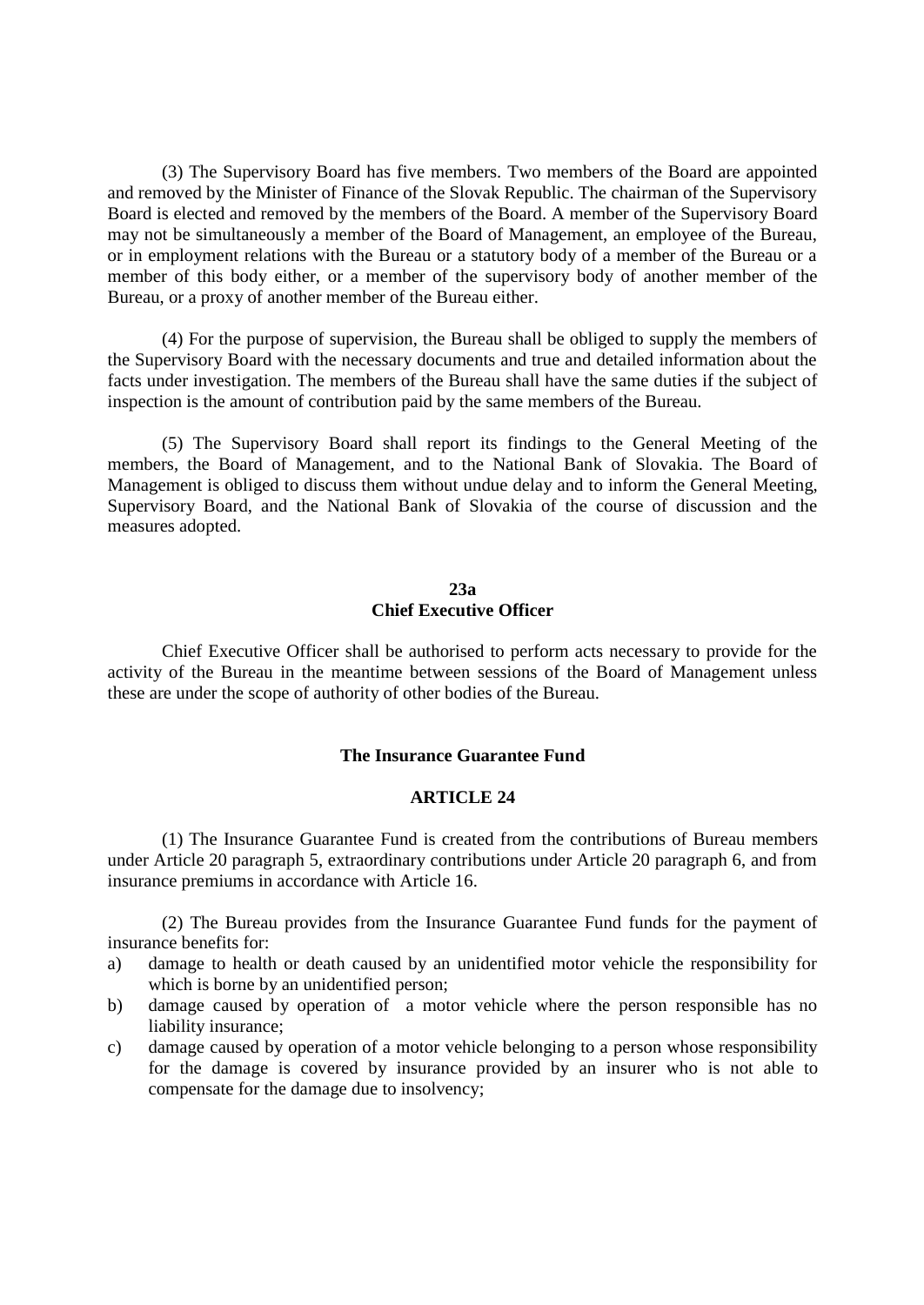- d) damage caused by operation of a foreign-based motor vehicle belonging to a person whose responsibility for the damage is covered by the insured party pursuant to Article 16 paragraph 1;
- e) damage caused by operation of a foreign-based motor vehicle whose driver is not obliged to effect frontier insurance when operating the motor vehicle concerned in the territory of the Slovak Republic, with the exception of a foreign-based motor vehicle which is habitually present in the territory of other Member State; this shall be without prejudice to the provisions of Article 24a and 24b.
- f) damage caused by harm, destruction, larceny or loss of a thing and caused by operation of an unknown motor vehicle for which an unknown person is responsible in the case that at the same time this motor vehicle caused heavy actual bodily harm  $^{26a)}$  or killing,
- g) damage caused by operation of the motor vehicle that was sent to the Slovak Republic from other Member State provided that at the same time the following conditions were met:
	- 1. the liability insurance was not established for this motor vehicle,
	- 2. the motor vehicle had not assigned a registration number,  $6a$ <sub>a</sub>) individual registration number  $<sup>6ab)</sup>$  or special registration number  $<sup>6ac)</sup>$  in the Slovak Republic,</sup></sup>
	- 3. the damage was caused within thirty (30) days as of the date of the motor vehicle takeover by a buyer.

(3) The injured party is entitled to claim damages pursuant to paragraph 2 from the Bureau under the same conditions as if he claimed damages from the insurer pursuant to this Act.

(4) A precondition for the entitlement of the injured party to the compensation from the Insurance Guarantee Fund pursuant to paragraph 2 subparagraph a) and f) is that a unit of the Police Force ascertained the accident upon its occurrence. The injured party shall be obliged to present, when claiming damages from the Bureau, a certificate from the Police Force confirming that the damage was caused by an unidentified motor vehicle belonging to an unidentified person.

(5) The Bureau shall pay damages to the injured party pursuant to paragraph 2 under the same conditions as the insurer pursuant to the provisions of this Act. The conditions under which damages are paid in accordance with paragraph 2 subparagraph c) are considered to be met if they have been fulfilled in relation to an insurer who is unable to pay compensation for damages due to its insolvency.

(6) The payment of insurance benefits pursuant to paragraph 2 subparagraphs a) to c), f) and g) is subject to Article 7.

(7) The Bureau is entitled to receive compensation form the person responsible for a loss or injury pursuant to paragraph 2 subparagraphs a), b), f) and g), for which the Bureau paid insurance benefits. The Bureau is entitled to compensation from the insurer for the amount paid to the insured party pursuant to paragraph 2 subparagraph c). The Bureau is obliged to demand from the relevant bureau if insurers that the amount paid by it to the injured party pursuant to paragraph 2 subparagraph e) and pursuant to Article 24a paragraph 1 subparagraph a) be refunded to it.

(8) If a conflict regarding the responsibility for the payment of insurance benefit to the injured party between the Bureau and the insurer occurs, the Bureau shall pay insurance benefit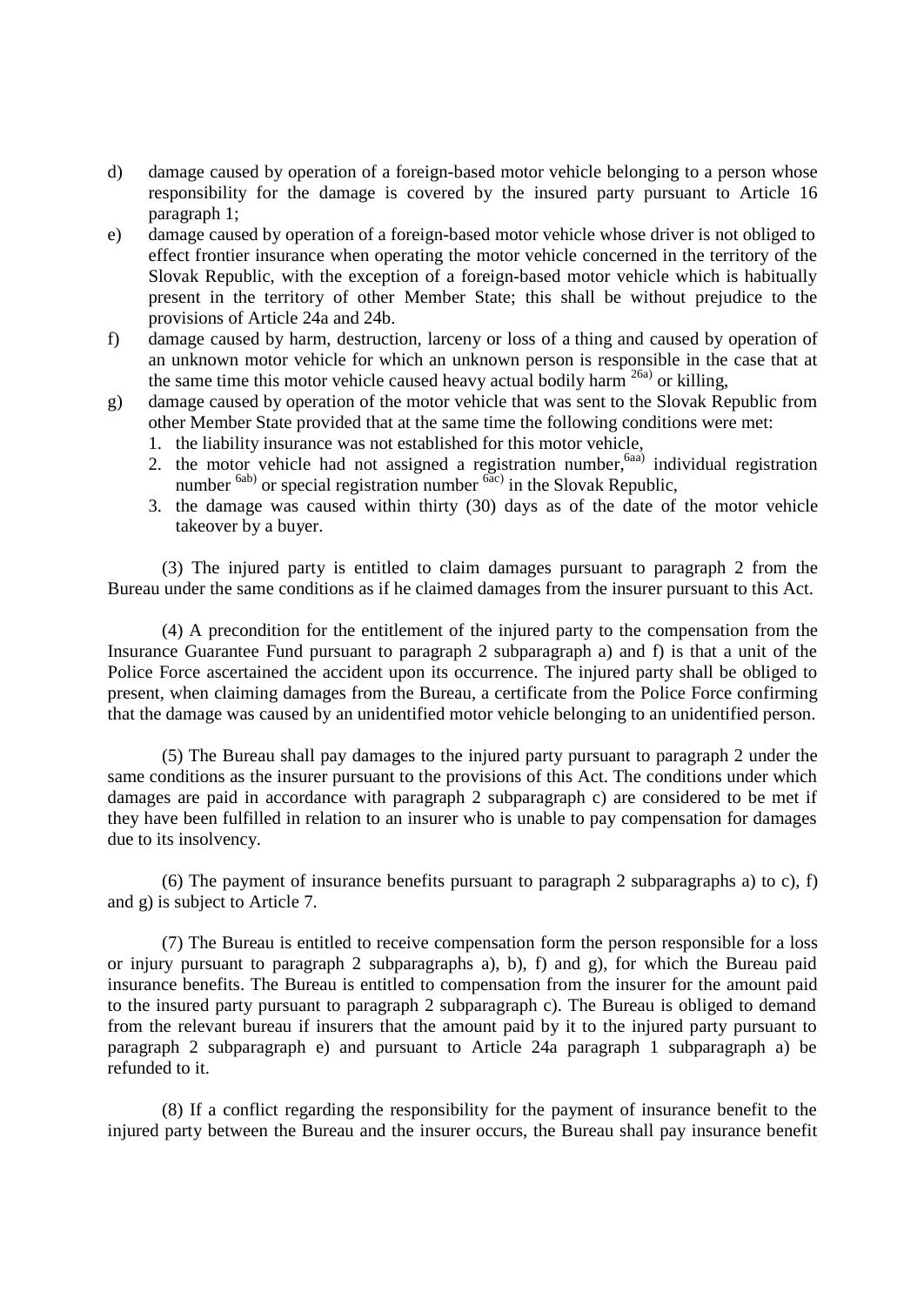to the injured party. If further investigation proves that insurance benefit or part thereof should have been paid by the insurer, the insurer shall be obliged to refund to the Bureau the amount that the Bureau paid instead of it.

(9) Based on an agreement, the Bureau may empower a member of the Bureau to perform duties pursuant to paragraphs 2, 7 and 8 in the name and on the account of the Bureau.

#### **ARTICLE 24a**

(1) The injured party with its permanent residence or registered office in the territory of the Slovak Republic shall be entitled to the substituted performance from the Insurance Guarantee Fund (hereinafter referred to as "substituted performance") if

- a) within three months of the date of notification by the injured party of the incident causing damage the insurer or its claims agent responsible for the compensation for damage failed to give a written explanation regarding its claims for compensation for damage to the injured party, or
- b) the insurer with its registered office in other Member State failed to designate a claims agent responsible for the compensation for damage in the Slovak Republic.

(2) The injured party shall not be entitled to the substituted performance if

- a) pursuant to paragraph 1 subparagraph b) it has already filed a claim for the compensation for damage directly with the insurer and within three months received a written explanation from that insurer, or
- b) it has asserted its claim for the compensation for damage against the insurer concerned by bringing an action to court against the insurer.

(3) The substituted insurance benefit shall not be provided for claimed, proved and paid costs of health care, sickness benefits, sickness security benefits, accident benefits, accident security benefits, old-age benefits, service pension benefits and pensions of the old-age pension saving.

(4) The bureau shall be obliged to provide substituted performance or to provide a written explanation of the grounds for which it refused to provide or for which it reduced the substituted performance. The Bureau shall not provide substituted performance or written explanation if the insurer or its claims agent provided to the injured party the insurance benefit or written explanation of the ground for which it refused to provide or for which it reduced the insurance benefit.

(5) Upon payment of the substituted performance, the rights of the injured party towards the person responsible for damage or towards its insurer shall pass to the Bureau.

(6) The Bureau shall, without undue delay after the substituted performance has been claimed claim, notify thereof in writing

a) the insurer with whom the insured party concluded the insurance contract, or its claims agent,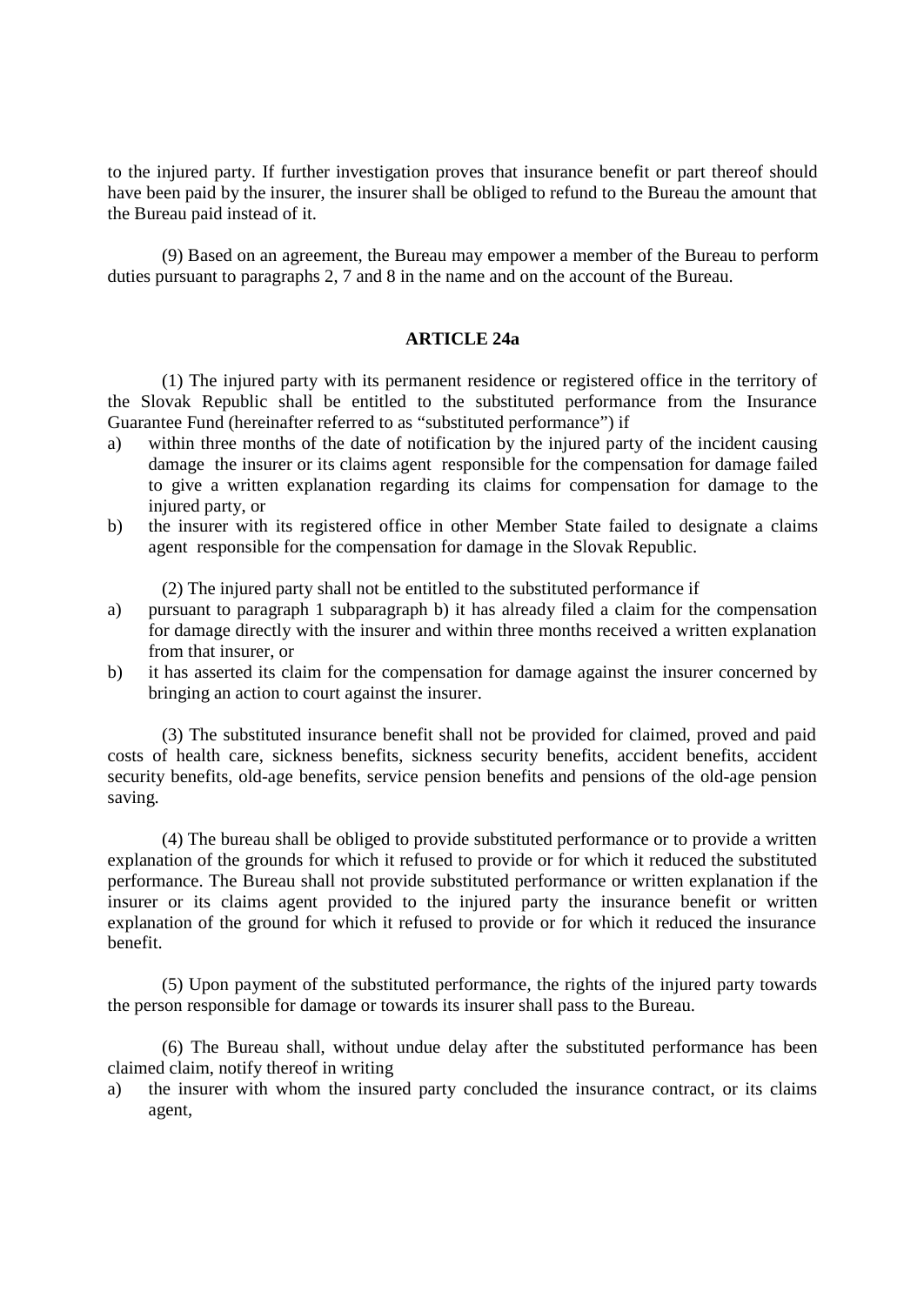- b) the entity responsible for the substituted performance in the Member State where the insurer has its registered office, which is an insurance company from other Member State, which concluded the insurance contract regarding the motor vehicle by operation of which the damage has been caused,
- c) the person that caused damage, if known.

(7) The Bureau shall be entitled to the reimbursement of the substituted performance, which it paid to the injured party, from the entity responsible for the compensation for damage in the Member State where the insurer has its registered office, which is an insurance company from other Member State, which concluded the insurance contract regarding the motor vehicle by operation of which the damage has been caused.

(8) The Bureau shall be obliged without undue delay to refund to the entity responsible for the compensation for damage in the Member State the substituted performance, which has been provided to the injured party having its permanent residence or registered office in that Member State, which that entity claimed against the Bureau.

### **ARTICLE 24b**

(1) The injured party having its permanent residence or registered office in the territory of the Slovak Republic shall be entitled to the substituted performance within the scope that the Bureau is obliged pay from the Guarantee Fund pursuant to this Act, even if

- a) it is impossible to identify the motor vehicle by whose operation the damage was caused in the territory of other Member State, or
- b) within two months after the occurrence of damage caused by operation of a motor vehicle it is impossible to identify the insurer responsible for the compensation for damage.

(2) The Bureau is entitled to the reimbursement of the substituted performance that it has paid to the injured party in accordance with paragraph 1 against the entity responsible for the compensation for damage in the Member State in whose territory

- a) the motor vehicle is habitually present, unless the insurer responsible for the compensation for damage caused by that motor vehicle can be identified,
- b) the damage was caused, unless the motor vehicle by whose operation the damage was caused can be identified,
- c) the damage was caused if the damage was caused by operation of a motor vehicle which is usually present in the territory of the State other than a Member State.

(3) Provisions of Article 24a paragraphs 3, 5 and 8 shall apply equally when the substituted performance under paragraph 1 is concerned.

### **ARTICLE 24c**

The Bureau's right to the insurance benefit compensation or the compensation of the insurance benefit provided from the insurance guaranty fund pursuant to Articles 24, 24a and 24b shall be in lapse within three (3) years as of the date of the insurance benefit payment or the substitutive insurance benefit payment from the insurance guaranty fund.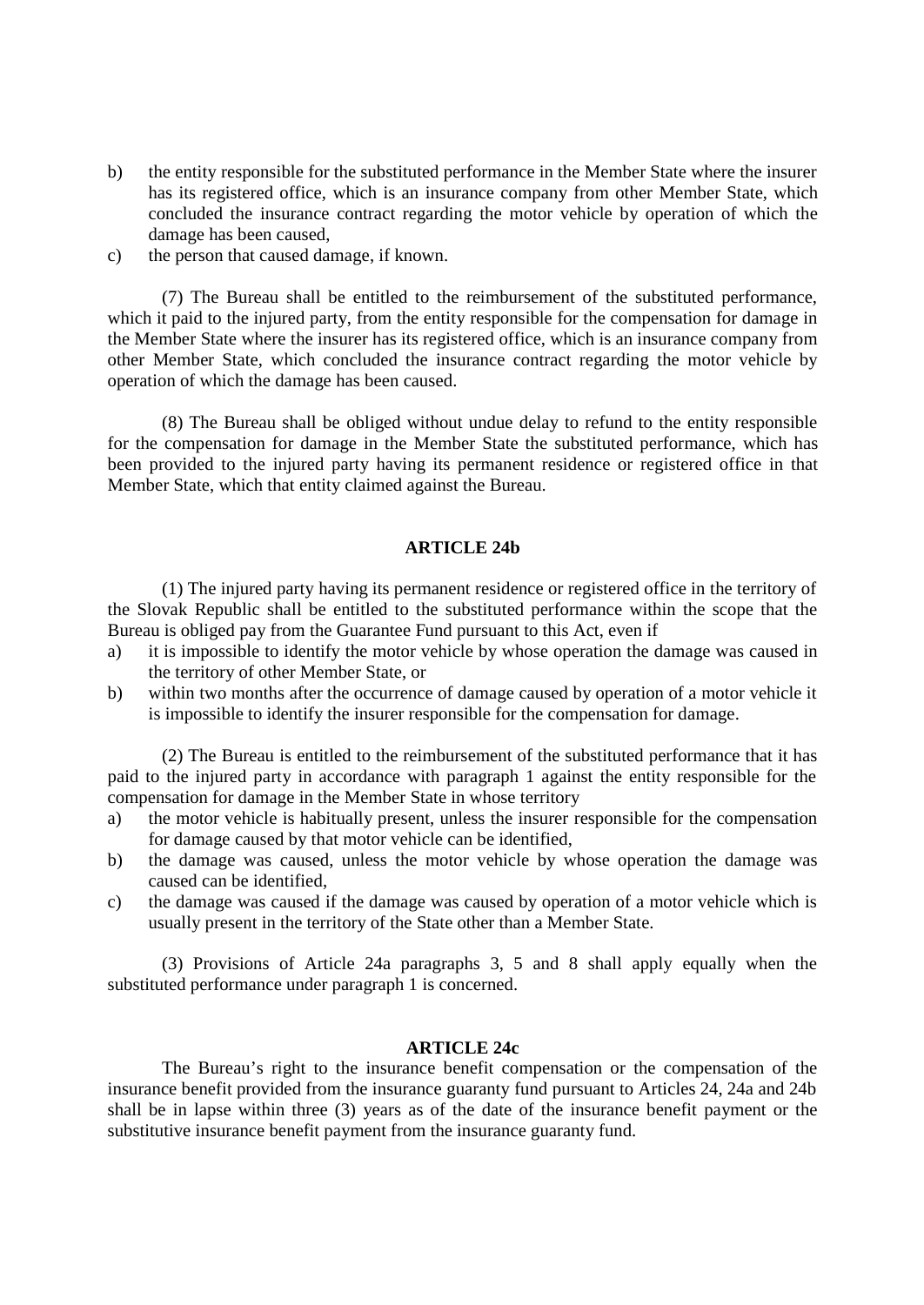## **ARTICLE 25 Register**

(1) For the purpose to ensure the activity of the information centre the Bureau keeps a register containing data in electronic form on liability insurance pursuant to Article 11, data on insured events in which the motor vehicle participated, and data from the Central Register of Motor Vehicles and from the Register of Traffic Accidents. Such data are provided to the Bureau by insurers and the competent government body. The Bureau provides the data from the register in the scope of the paragraph 2 to the insurers including to the insurers´ bureaus and to the subjects responsible for the compensation of damages in the foreign states for the purpose of investigating necessary for finding out of the scope of obligation to provide the insurance benefit and the scope of the insurance benefit provision. In these cases the Bureau provides the data without prior agreement and informing of the entity concerned.

(2) The register keeps records of the following data on the motor vehicle, holder of the motors vehicle, owner of the motor vehicle, liability insurance and on insured events:

- a) name and surname, birth registration number, address of the permanent residence or trade name and the registered office of the holder, owner of the motor vehicle,
- b) registration number of the motor vehicle,
- c) details concerning the creation, change and termination of liability insurance,
- d) details concerning insurance contracts and green cards issued,
- e) data on the insurers, branches of insurers established in other Member States and on claims agents,
- f) data from the Register of Motor Vehicles and from the Register of Traffic Accidents within the scope as such information is provided to the Bureau pursuant to a special law,  $15c$ )
- g) data on the scope, legal base and amount of the claims asserted and settles within the insurance related to the operation of motor vehicles.

(3) With a view to verifying the veracity of data concerning a motor vehicle and with a view to preventing insurance fraud within the insurance related to the operation of motor vehicles, the Bureau shall authorised to demand from insurers data under paragraph 2. Insurers shall be obliged to provide such data even without prior approval and notifying the person to whom such information concerns. If the Bureau finds out, based on data from the Central Register of Motor Vehicles and data provided by insurers, that a motor vehicle is not covered by liability insurance, the Bureau shall notify without undue delay the competent district authority of this fact, including the data referred to in paragraph 2 subparagraphs a) and b). If based on the data provided from the Central Register of Motor Vehicles and based on the data provided by insurers the Bureau reveals the facts indicating that a criminal offence of insurance fraud has been committed or is being committed, which is related to the operation of a motor vehicle, it shall without undue delay notify thereof the law enforcement agencies and the insurer with which insurance claims related to the operation of motor vehicles have been asserted.

(4) The Bureau shall provide the Central Register of Motor Vehicles with data on the duration of liability insurance.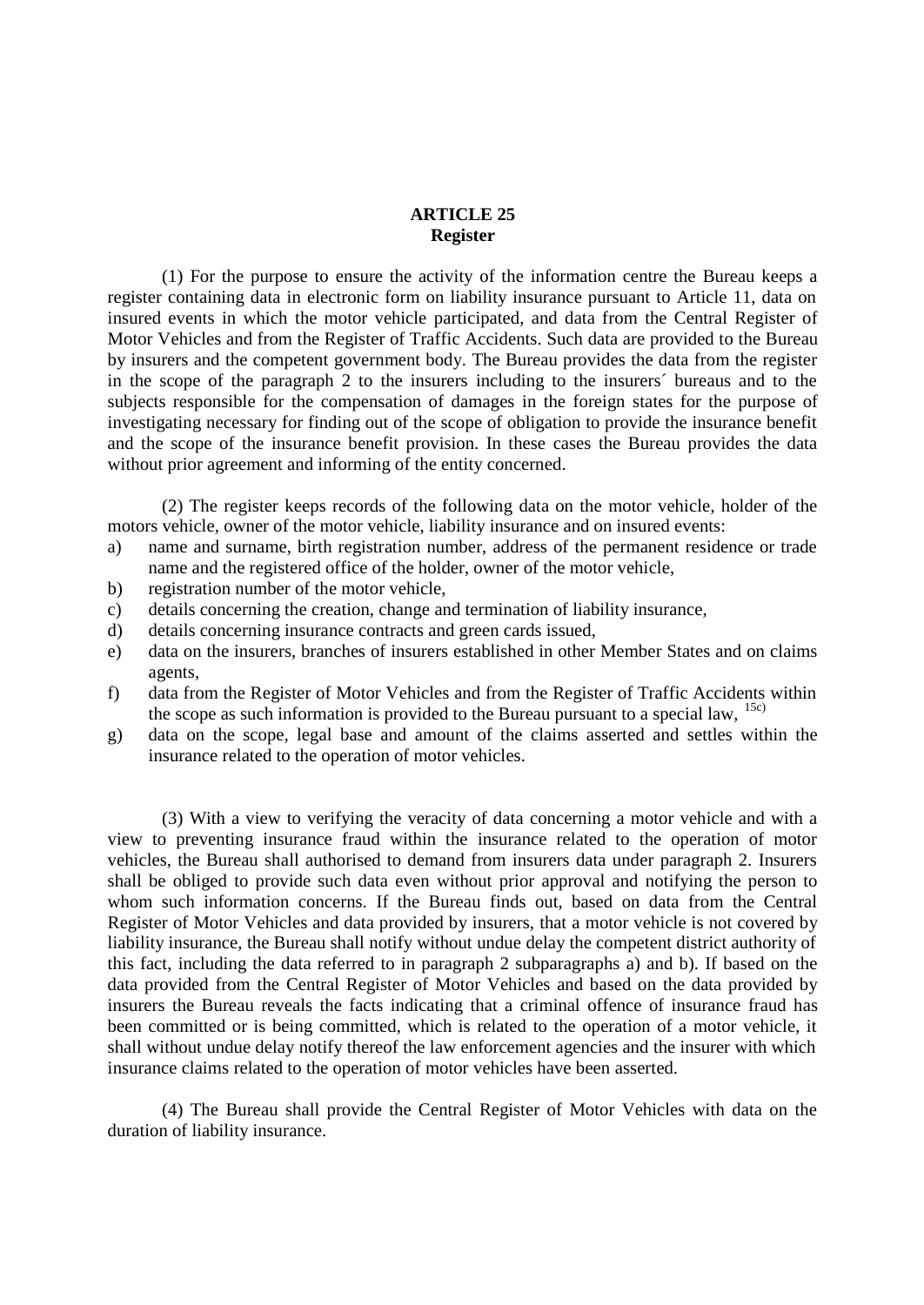(5) The Bureau shall be obliged to maintain the following data for minimum seven years after the date of discarding the motor vehicle from the register of motor vehicles or after the date of termination of liability insurance:

- a) registration numbers of domestic motor vehicles,
- b) numbers of insurance contracts concerning the liability insurance of domestic motor vehicles, including data on the duration of liability insurance,
- c) numbers of green cards, numbers if insurance contracts concerning the frontier insurance,
- d) trade names and registered offices of insurers, trade names and addresses of the branches of insurers established in other Member States,
- e) names and surnames and addresses of claims agents or their trade names and registered offices.

(6) The injured party and the traffic accident participant  $^{26b)}$  are entitled to request from the Bureau during seven years after the occurrence of the incident causing damage the following data:

- a) trade name and registered office of the insurer that effected the liability insurance for the motor vehicle by which the damage was caused,
- b) number of the insurance contract concerning the liability insurance concluded by the insurer pursuant to subparagraph a),
- c) name, surname and address of the claims agent or its trade name and registered office if the injured party has its permanent residence in other Member State,
- d) name, surname and address of the holder, owner or operator of the motor vehicle, or its trade name and registered office.

(7) The Bureau shall be obliged to provide the data under paragraph 6 to the injured party and to the traffic accident participant  $26b$ ) without undue delay.

(8) The Bureau shall be obliged to maintain, apart from data under paragraph 5, registers of motor vehicles exempted from liability insurance, which have been submitted to the European Commission and the Bureau by Member States including the designation of the entity responsible for the compensation for the damage caused by the operation of such motor vehicles.

(9) The Bureau obtains data concerning motor vehicles, which are habitually present in the territory of other Member State through information centres of those Member States.

(10) Upon a written request from the injured party that suffered damage in the territory of the Slovak Republic by a motor vehicle, which is habitually present in the territory of other Member State, the Bureau shall be obliged to provide data concerning the following:

- a) territory where that vehicle is usually present and its registration number if assigned,
- b) liability insurance of the motor vehicle within the scope of data indicated in the green card issued by the Member State in whose territory the motor vehicle is habitually present,
- c) entity responsible for the compensation for damage caused by the operation of the motor vehicle which is exempted from liability pursuant to paragraph 8.

(11) The Bureau shall be obliged to provide data under paragraph 10 not only to the injured party, but also to the respective information centre of the Member State in whose territory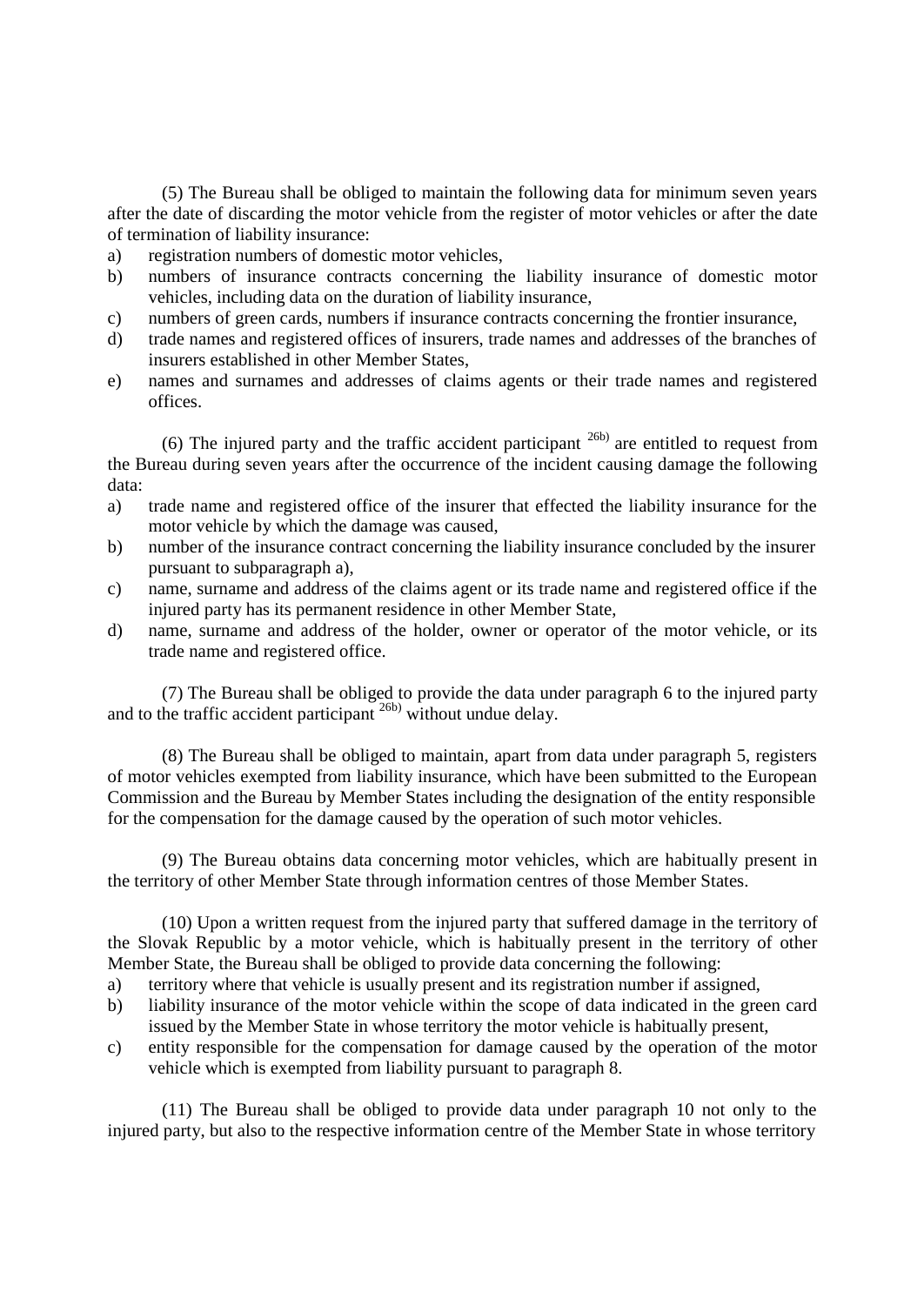the motor vehicle is habitually present and by which damage has been caused in the territory of the Slovak Republic.

(12) A special regulation  $^{27}$  applies to the provision of data from the register.

# **ARTICLE 26 Supervision of the Bureau activity.**

(1) The activities of the Bureau are subject to the inspection carried out by the National Bank of Slovakia pursuant to a special regulation. <sup>28)</sup>

(2) When carrying out inspection, the National Bank of Slovakia is entitled to impose penalties upon the Bureau pursuant to a special regulation.  $^{28)}$ 

(3) For the purpose of remote supervision and for statistics purposes at the financial market supervision the Bureau is obliged to draw up and submit to the National Bank of Slovakia upon its request understandable and well-arranged statements, reports, reviews and other information, materials and documents about facts related to the Bureau pursuant to the generally binding legal regulation issued according to the paragraph 4. The data stated in the submitted statements, reports, reviews and other information, materials and documents have to be complete, actual, correct, true and provable. In the case that the submitted statements, reports, reviews and other information, materials and documents do not contain the required data, they are not in accordance with the defined methodology or in the case that reasonable doubts about their completeness, recency, correctness, truth and demonstrability shall occur, the Bureau is obliged, upon the National Bank of Slovakia request, to submit materials and provide explanation within the period defined by the National Bank of Slovakia. The Bureau is obliged to submit also the final accounts to the National Bank of Slovakia.

(4) The structure of the statements, reports, reviews and other information that the Bureau is obliged to draw up and submit to the National Bank of Slovakia, the scope, content, division, terms, form, way, procedure and place of submission such statements, reports, reviews and other information, including the methodology for their drawing up, as well as the way and terms of the Bureau final accounts submission to the National Bank of Slovakia, shall be defined by the provision that the National Bank of Slovakia shall issue and that shall be published in the Collection of Laws of the Slovak Republic.

## **PART THREE**

### **ARTICLE 27 Special Provisions**

(1) For the motor vehicles kept by

a) the Ministry of the Interior of the Slovak Republic and for the motor vehicles kept by the institutions receiving contributions from the State Budget and institutions fully funded from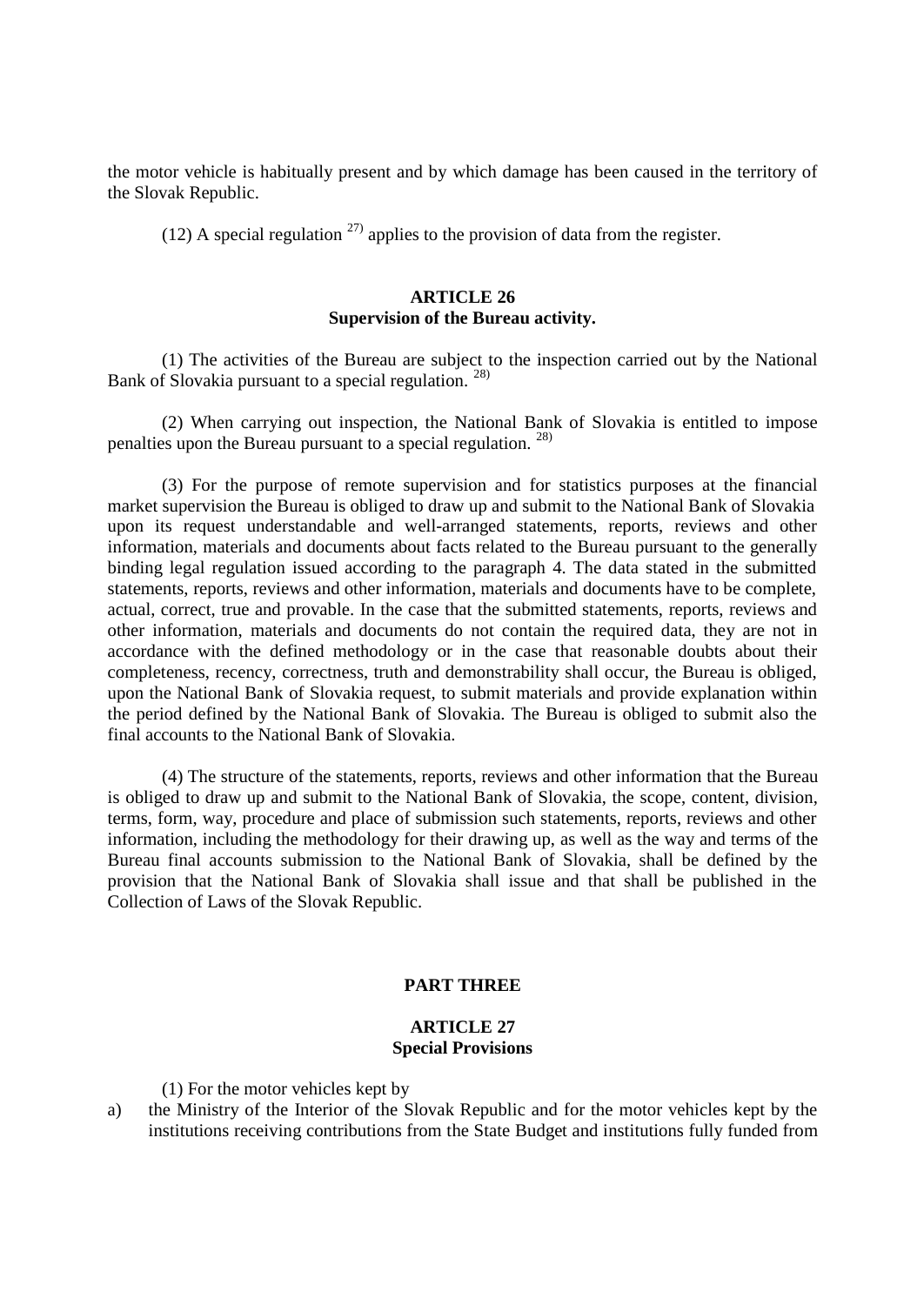the State Budget falling under the scope of powers of the Ministry of the Interior of the Slovak Republic the insurance contract shall be concluded by the Ministry of the Interior of the Slovak Republic,

- b) the Ministry of Defence of the Slovak Republic and for the motor vehicles kept by the institutions receiving contributions from the State Budget and institutions fully funded from the State Budget falling under the scope of powers of the Ministry of Defence of the Slovak Republic and the Armed Forces of the Slovak Republic the insurance contract shall be concluded by the Ministry of Defence of the Slovak Republic,
- c) the Slovak Intelligence Service the insurance contract shall be concluded by the Slovak Intelligence Service,
- d) the Prison Wardens and Judicial Guards the insurance contracts shall be concluded by the Ministry of Justice of the Slovak Republic.

(2) The Ministry of the Interior of the Slovak Republic, Ministry of Defence of the Slovak Republic, Slovak Intelligence Service and the Ministry of Justice of the Slovak Republic conclude one insurance contract each with the insurer for all motor vehicles with the exception of motor vehicles specified in the paragraph 3. Such insurance contract contains the number of motor vehicles by category, the premium rates by vehicle category, and the amount of the premium.

(3) The motor vehicles held as reserves by the Ministry of Defence of the Slovak Republic, budgetary organisations and allowance organization falling under the scope of powers of the Ministry of Defence of the Slovak Republic, the Armed Forces of the Slovak Republic, Ministry of the Interior of the Slovak Republic, the institutions receiving contributions from the State Budget and institutions fully funded from the State Budget falling under the scope of powers of the Ministry of the Interior of the Slovak Republic, and held in the reserves of the Programme 222 are not subject to the obligation to enter into an insurance contract and to pay insurance premium during the period when they are held as reserves.

(4) A proof of liability insurance for motor vehicles operated by entities listed in paragraph 2 is a table with a registration number or a licence plate.

(5) The provisions of Article 25 paragraph 3 do not apply to motor vehicles kept by entities listed in paragraph 2.

#### **ARTICLE 27a**

By this Act, the legal acts of the European Communities and of the European Union listed in Annex are implemented.

#### **ARTICLE 28 Transitional Provisions**

(1) The obligation under Article 3 paragraph 1 and 2 arises on 1 January 2002. The rights and duties arise from insurance contracts concluded under this Act before 31 December 2001 with effect from 1 January 2002.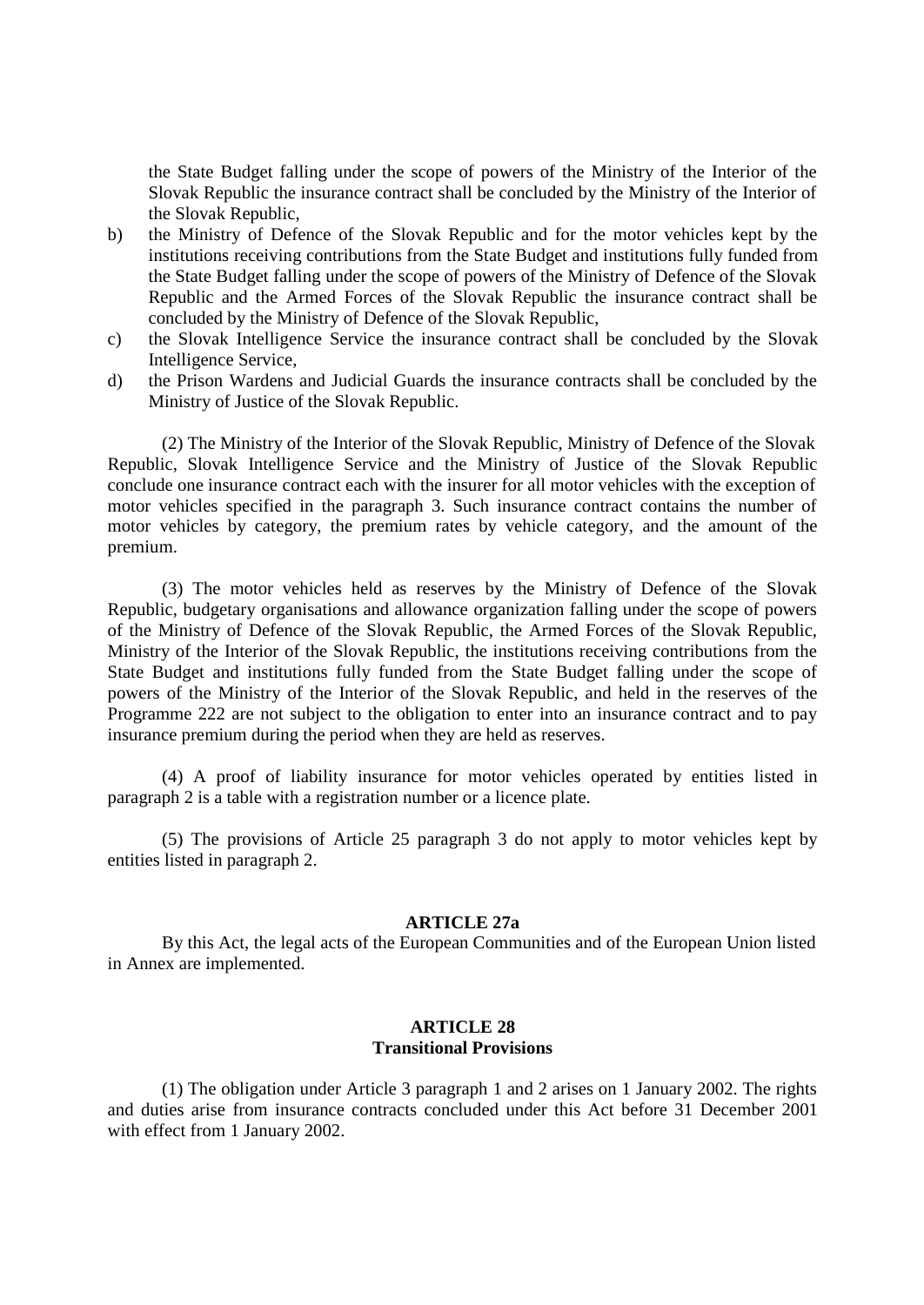(2) Legal relations arising from compulsory contractual motor vehicle third party liability insurance before 31 December 2001, shall be governed by the existing legal regulations.

(3) The rights and duties of Slovenská poisťovňa, a.s., arising from mandatory insurance, will be transferred to the Bureau with effect from 1 January 2002. These rights and duties will be exercised in the name and to the account of the Bureau by Slovenská poisťovňa, a.s.. The bank shall keep a separate account of this activity.

(4) Slovenská poisťovňa, a.s. shall transfer, to a separate account of the Bureau by 31 December 2001, an amount corresponding to the level of reserves and other funds received from compulsory contractual motor vehicle third party liability insurance in respect of the use of motor vehicles before 31 December 2001, after the deduction of the amount paid in insurance benefits and related operating expenses from 1 January 2001 to the date of transfer. Within one calendar month after the verification of the financial statements for 2001 by an auditor, Slovenská poisťovňa, a.s. shall transfer, to a separate account of the Bureau, the amount of funds earned from compulsory contractual motor vehicle third party liability insurance in respect of the use of motor vehicles according to the state of affairs detected during the verification of the financial statements for 2001. Funds held in this account may be used only for the discharge of obligations arising from mandatory insurance and for the coverage of costs incurred in connection with their settlement. If the funds in this account do not suffice, the obligations arising from mandatory insurance and the costs incurred in connection with their settlement shall be covered by the Bureau from the contributions of its members.

(5) For the year 2002, the minimum premium is set in the same amount as the premium for compulsory contractual motor vehicle third party liability insurance in respect of the use of motor vehicles for 2001. For 2003 and 2004, the minimum premium for insurance from the previous year is increased every year by the average rate of annual inflation expressed in terms of the consumer price index published by the Statistical Office of the Slovak Republic (inflation rate). If, however, the increase in the loss ratio in a certain category of motor vehicles exceeded the rate of inflation in the previous year, the minimum premium in the same category will be increased in the following year by the increase in the loss ratio approved by the National Bank of Slovakia at the suggestion of the Bureau; the loss ratio for these purposes is defined as the sum of insurance benefits paid by all insurers and the Bureau including the reserves created by them for the payment of insurance benefits  $29$  in relation to the amount of insurance premiums collected by them. The maximum amount of insurance premium must not be higher than the amount of minimum premium increased by 30%.

(6) The first meeting of the members of the Bureau shall be held no later than 31 October 2001. The meeting shall approve the contributions for 2001 and their due date. The meeting shall also approve the share of the contributions that the Bureau may use for its activities during the year.

(7) The Ministry of the Interior of the Slovak Republic shall provide, to the Bureau for purposes specified in Article 25, data from the central register on motor vehicles in electronic form and in the range as at 1 October 2001, no later than 15 October 2001.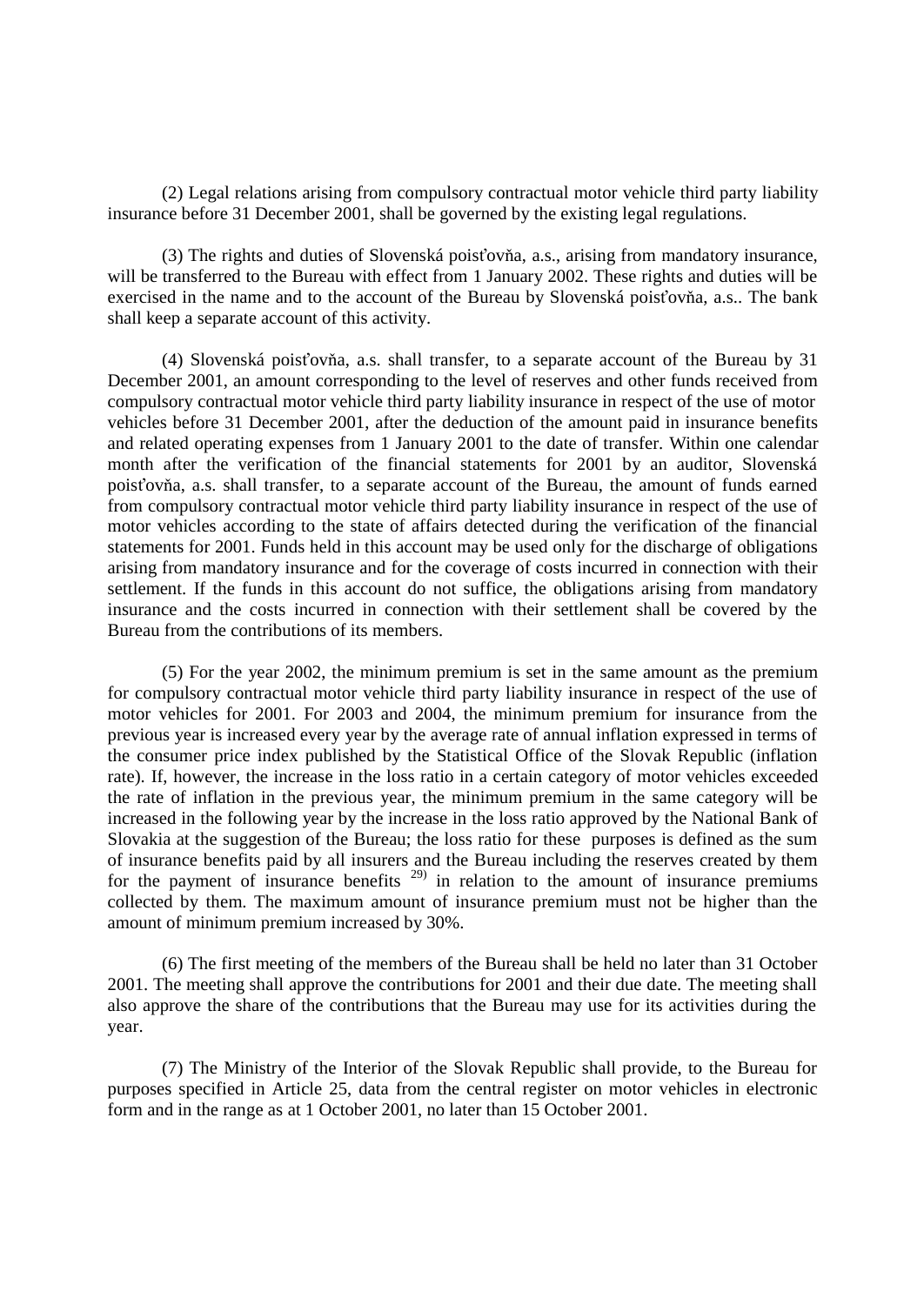#### **ARTICLE 28a**

(1) The provision of Article 28 paragraph 5 shall not be applicable in 2004.

(2) The insurer shall be obliged to appoint its claims agent pursuant to Article 15a within three months of the effective date of the Treaty on Accession of the Slovak Republic to the European Union at the latest.

(3) Legal relations arising from liability insurance before 1 November 2003 shall be governed by the existing regulations.

## **ARTICLE 28b**

# **Transitional provisions concerning the amendments effective from 1 January 2006**

(1) Approvals issued by the Financial Market Authority before 1 January 2006, which are valid as at 1 January 2006 shall be considered as approvals issued in compliance with this Act.

(2) The issuing of generally binding legal regulations, which were issued before 1 January 2006 with a view to implementing individual delegating provisions of this Act, shall pass from 1 January 2006 under the scope of authority of the National Bank of Slovakia within the scope as determined by this Act.

### **ARTICLE 28c**

#### **Transitional provisions concerning the amendments effective as of 1 April 2007**

(1) As of 1 April 2007 to 31 December 2008 the limit of the insurance benefit from one damage occurrence pursuant to the Article 7 paragraph 2 has to be at least

- a) SKK 19,000,000.00 for the damage pursuant to the Article 4 paragraph 2, subparagraph a) and the costs pursuant to the Article 4 paragraph 3 per each injured or killed person,
- b) SKK 5,000,000.00 for the damage pursuant to the Article 4 paragraph 2 subparagraphs b) to d).

(2) As of 1 January 2009 to 31 December 2011 the limit of the insurance benefit from one damage occurrence pursuant to the Article 7 paragraph 2 has to be at least

- a) EUR 2,500,000.00 for the damage pursuant to the Article 4 paragraph 2 subparagraph a) and the costs pursuant to the Article 4 paragraph 3 regardless of the number of injured or killed persons,
- b) EUR 500,000.00 for the damage pursuant to the Article 4 paragraph 2 subparagraphs b) to d) regardless the number of injured parties.

(3) The provision of the Article 7 paragraph 3 shall not be applied to the insurance benefit decreasing to 31 December 2008 in the case that the limit of the insurance benefit pursuant to the paragraph 1 subparagraph a) covers the insurance benefit.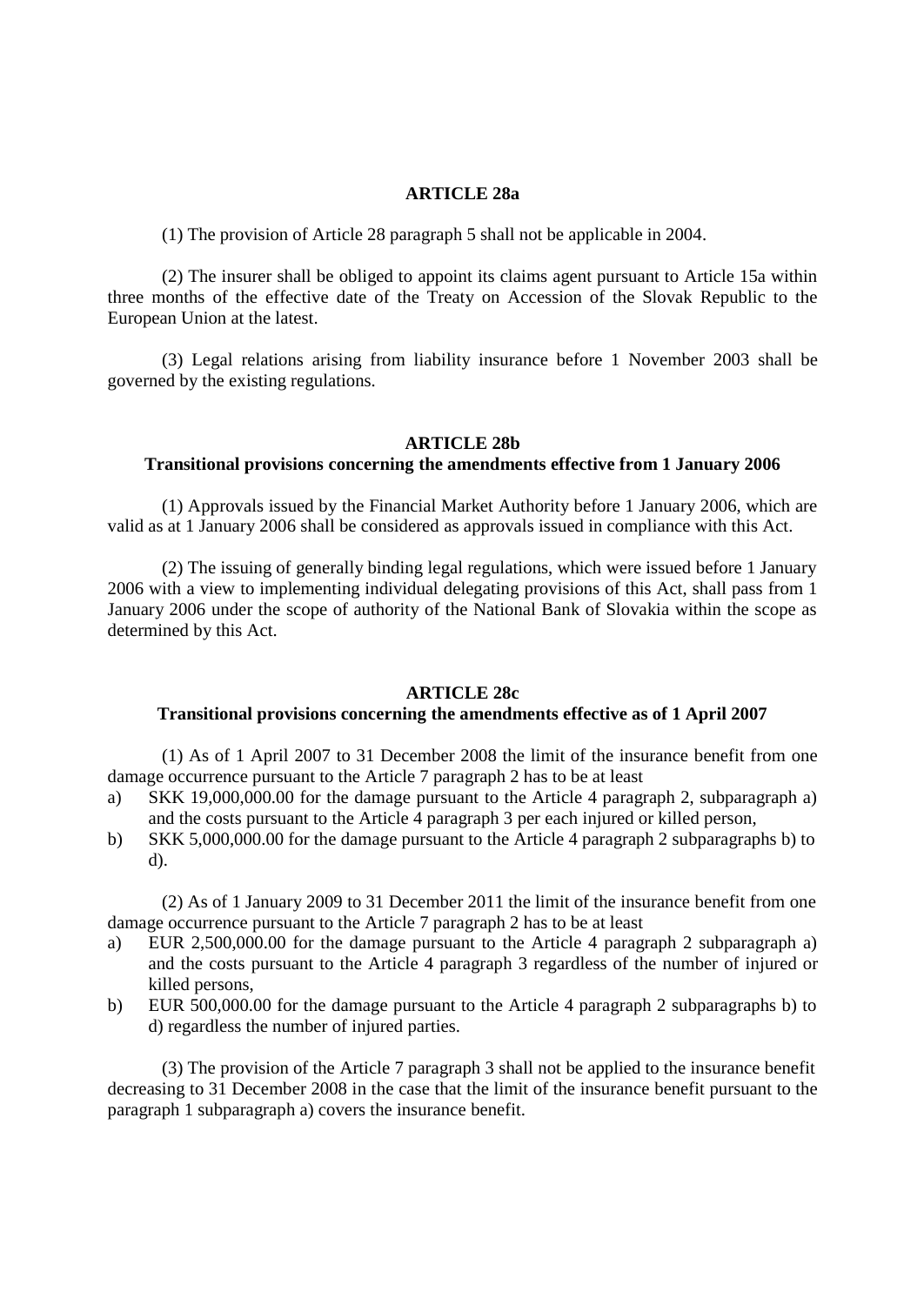(4) The entitlements resulting from the damage occurrence shall follow the limits of the insurance benefit valid on the date of the damage occurrence.

(5) Proceedings in respect of the penalty imposing pursuant to the Article 19 paragraph 1 subparagraph a) as amended to 31 March 2007 started and unsettled lawfully shall be settled according to the Article 19 as amended to 31 March 2007. The proceedings in respect of the penalty imposing pursuant to the Article 19 paragraph 1 subparagraph b) as amended to 31 March 2007 started and unsettled lawfully shall be stopped. The two-year period for the penalty imposing pursuant to the Article 19 paragraph 4 as amended of 1 April 2007 shall be applied, for the first time, in the proceedings in respect of the penalty imposing for the breach of obligation, about which the district authority learned after 31 March 2007.

(6) The legal relations arisen from the liability insurance before 1 April 2007 remain untouched.

## **ARTICLE 29 Repealing provisions**

Decree No. 423/1991 Coll. of the Ministry of Finance of the Slovak Republic, stipulating the scope and conditions of compulsory contractual motor vehicle third party liability insurance , as amended by Decree No. 88/1992 Coll.; Decree No. 568/1992 Coll.; Decree No. 147/1993 Coll.; Decree No. 304/1993 Coll.; Decree No. 24/1994 Coll.; Decree No. 44/1994 Coll.; Decree No. 372/1994 Coll.; Decree No. 372/1997 Coll.; Decree No. 376/1999 Coll.; and Decree No. 478/2000 Coll.; shall be annulled.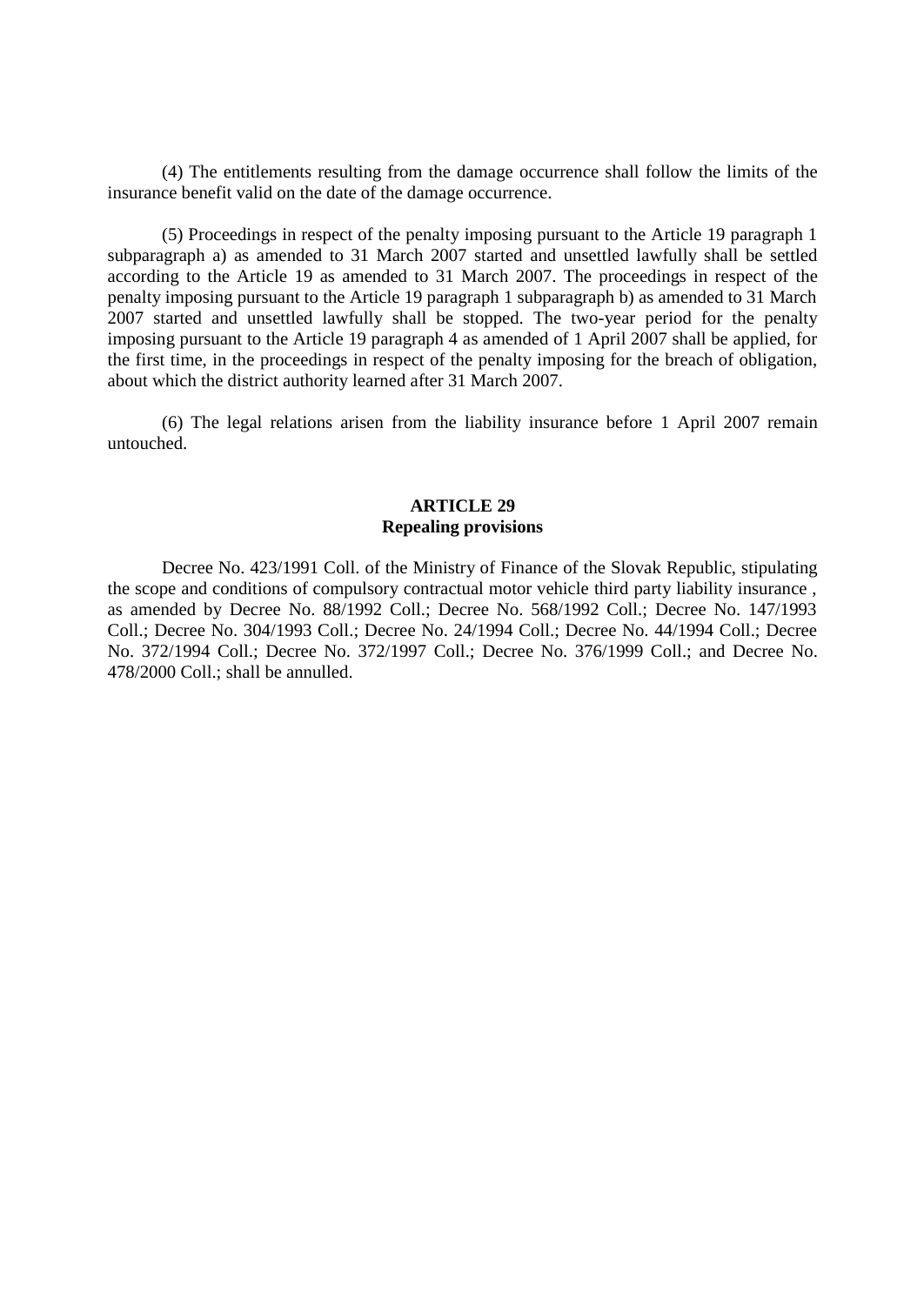### **SECTION II**

This Act shall come into effect on 1 October 2001, except for Section I Articles 3 to 19, Article 24 paragraphs. 2 to 8, Articles 25 and 29, Section II items 7, 8, and 9, and Section IV items 1, 4 to 7, which will come into effect on 1 January 2002.

Act No 95/2002 Coll. came into effect on 1 March 2002.

Act No 99/2003 Coll. came into effect on 21 March 2003.

Act No 430/2003 Coll. came into effect on 1 November 2003 with the exception of Title I points 8, 9, 10 , Article 11 paragraph 8, points 21, 22, 24, 30, Article 20 paragraph 3 second sentence , Article 20 paragraph 4 second sentence, points 39, 42, 45 , Article 25 paragraph 5 subparagraph e) , Article 25 paragraph 6 subparagraph c) , Article 25 paragraph 8 to 11, Article 28a paragraph 2, Title II points 2 and 3, which came into effect on the date of entry into force of the Treaty on the Accession of the Slovak Republic to the European Union .

Act No 186/2004 Coll. came into effect on the date of entry into force of the Treaty on the Accession of the Slovak Republic to the European Union.

Act No 645/2004 Coll. came into effect on 1 January 2005.

Act No 91/2005 Coll. came into effect on 1 April 2005.

Act No 747/2004 Coll. came into effect on 1 January 2006.

Act No 188/2006 Coll. came into effect on 13 April 2006.

Act No 110/2007 Coll. came into effect on 1 April 2007.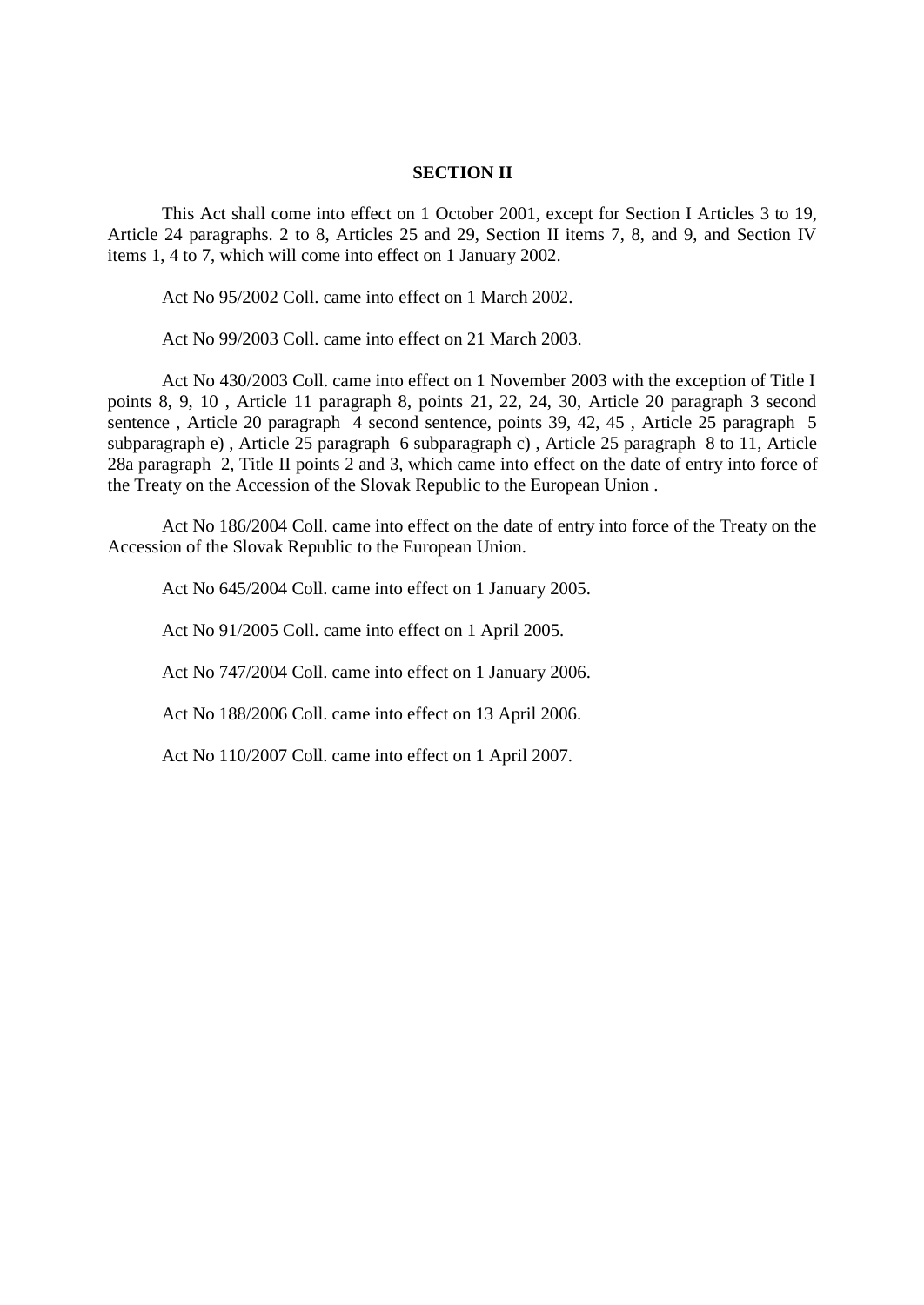# **LIST OF THE IMPLEMENTED LEGAL ACTS OF THE EUROPEAN COMMUNITIES AND THE EUROPEAN UNION**

1. Directive 72/166/EHS of the Council of 24 April 1972 on the approximation of the legal regulations of the Member States related to the insurance against liability in respect of the use of motor vehicles and supervision of this liability insurance obligation fulfilment (Special edition OJ EU, Chapter 6 Volume 1; OJ ES L 103, 02/05/1972.) as amended by the Directive 72/430/EHS of the Council of 19 December 1972 (Special edition OJ EU, Chapter 6 Volume 1; OJ ES L 291, 28/12/1972.) and the Directive 84/5/EHS of the Council of 30 December 1983 (Special edition OJ EU, Chapter 6 Volume 7; OJ ES L 8, 11/01/1984.).

2. Second Directive 84/5/EHS of the Council of 30 December 1983 on the approximation of the legal regulations of the Member States related to the insurance against liability in respect of the use of motor vehicles (Special edition OJ EU, Chapter 6 Volume 7; OJ ES L 8, 11/01/1984.) as amended by the Directive 90/232/EHS of the Council of 14 May 1990 (Special edition OJ EU, Chapter 6 Volume 1; OJ ES L 129, 19/05/1990.).

3. Second Directive 88/357/EHS of the Council of 22 June 1988 on the coordination of laws, other legal regulations and administrative measures related to the direct insurance except of the life insurance for easement of the effective operation of the freedom to provide services and on amendments of the Directive 73/239/EHS (Special edition OJ EU, Chapter 6 Volume 1; OJ ES L 172, 04/07/1988.) as amended by the Directive 90/618/EHS of the Council of 8 November 1990 (Special edition OJ EU, Chapter 6 Volume 1; OJ ES L 330, 29/11/1990.) and the Directive 92/49/EHS of the Council of 18 June 1992 (Special edition OJ EU, Chapter 6 Volume 1; OJ ES L 228, 11/08/1992.).

4. Third Directive 90/232/EHS of the Council of 14 May 1990 on the approximation of the legal regulations of the Member States related to the insurance against liability in respect of the use of motor vehicles (Special edition OJ EU, Chapter 6 Volume 1; OJ ES L 129, 19/05/1990.).

5. Directive 2000/26/ES of the European Parliament and of the Council of 16 May 2000 on approximation of the legal regulations of the Member States related to the insurance against liability in respect of the use of motor vehicles and on amendments of the Directives 73/239/EHS and 88/357/EHS of the Council (Fourth Directive on the motor vehicles insurance) (Special edition OJ EU, Chapter 6 Volume 3; OJ ES L 181, 20/07/2000.).

6. Directive 2005/14/ES of the European Parliament and of the Council of 11 May 2005 amending the Directives 72/166/EHS, 84/5/EHS, 88/357/EHS and 90/232/EHS of the Council and the Directive 2000/26/ES of the European Parliament and of the Council on the Insurance against liability in respect of the use of motor vehicles (OJ EU L 149, 11/06/2005.).".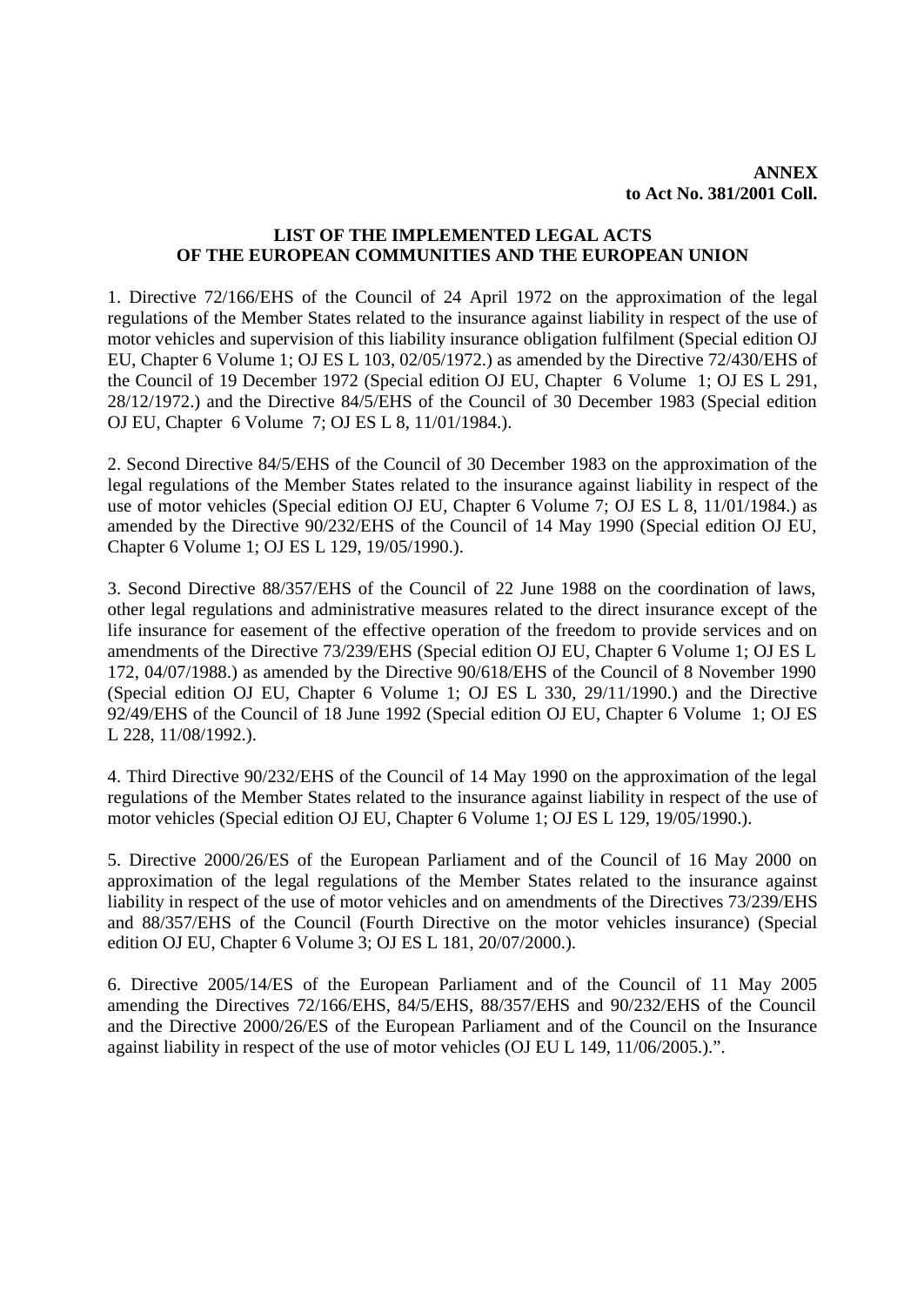### **Footnotes to the reference:**

1) Act No. 24/1991 Coll. of the Slovak National Council on Insurance and on amendments to certain laws.

The Civil Code.

- 2) Article 6 of Act No. 73/1995 Coll. of the National Council of the Slovak Republic on the residence of foreigners in the Slovak Republic, as amended
- 3) Article 21 of the Commercial Code.

\_\_\_\_\_\_\_\_\_\_\_\_\_\_\_\_\_\_\_\_\_\_\_\_\_\_\_\_\_\_\_

- 4) Act No. 95/2002 Coll..
- 5) Article 88 paragraph 5 of Act of the National Council of the Slovak Republic No. 315/1996 Coll. on Road Traffic, as amended.
- 6) Article 111 of Act No. 315/1996 Coll. of the National Council of the Slovak Republic.
- 6a) Article 90 paragraph 1 subparagraph a) of Act of the National Council of the Slovak Republic No 315/1996 Coll.
- 6aa) Article 94 of the Act of the National Council of the Slovak Republic No 315/1996 Coll.
- 6ab) Article 95 of the Act of the National Council of the Slovak Republic No 315/1996 Coll.
- 6ac) Article 96 of the Act of the National Council of the Slovak Republic No 315/1996 Coll.
- 6ad) The decision of the Commission of 28 June 2003 on the Council Directive 72/166/EHS application related to fulfilment of the obligation of the contractual insurance against liability in respect of the use of motor vehicles control (Special edition OJ EU, Chapter 6 Volume 6; OJ EU L 192, 31/07/2003.).
- 6b) Articles 80 and 81 of the Act No. 328/2002 Coll. on Policemen and Soldiers Social Security and on amendments to certain laws as amended by Act No. 732/2004 Coll.

Article 120 of Act No. 461/2003 Coll. on Social Insurance, as amended.

Article 44 of Act No. 43/2004 on Old-age Pension Saving and on amendments to certain acts.

Article 4 of Act No. 578/2004 Coll. on Health Care Providers, Medical Professionals, Organisations of Professionals in the Health Service and on amendments to certain laws, as amended.

Article 2 of Act No. 581/2004 Coll. on Health Insurance Companies, Health Care Supervision and on amendments to certain laws.

- 7) Article 115 of the Civil Code.
- 8) Articles 442 to 449 of the Civil Code.

Act No. 437/2004 Coll. on Reimbursement for Pain and Social Coming in Useful Complication and on amendments to the Act of the National Council of the Slovak Republic No. 273/1994 Coll. on Health Insurance, Health Insurance Financing, on the "Všeobecná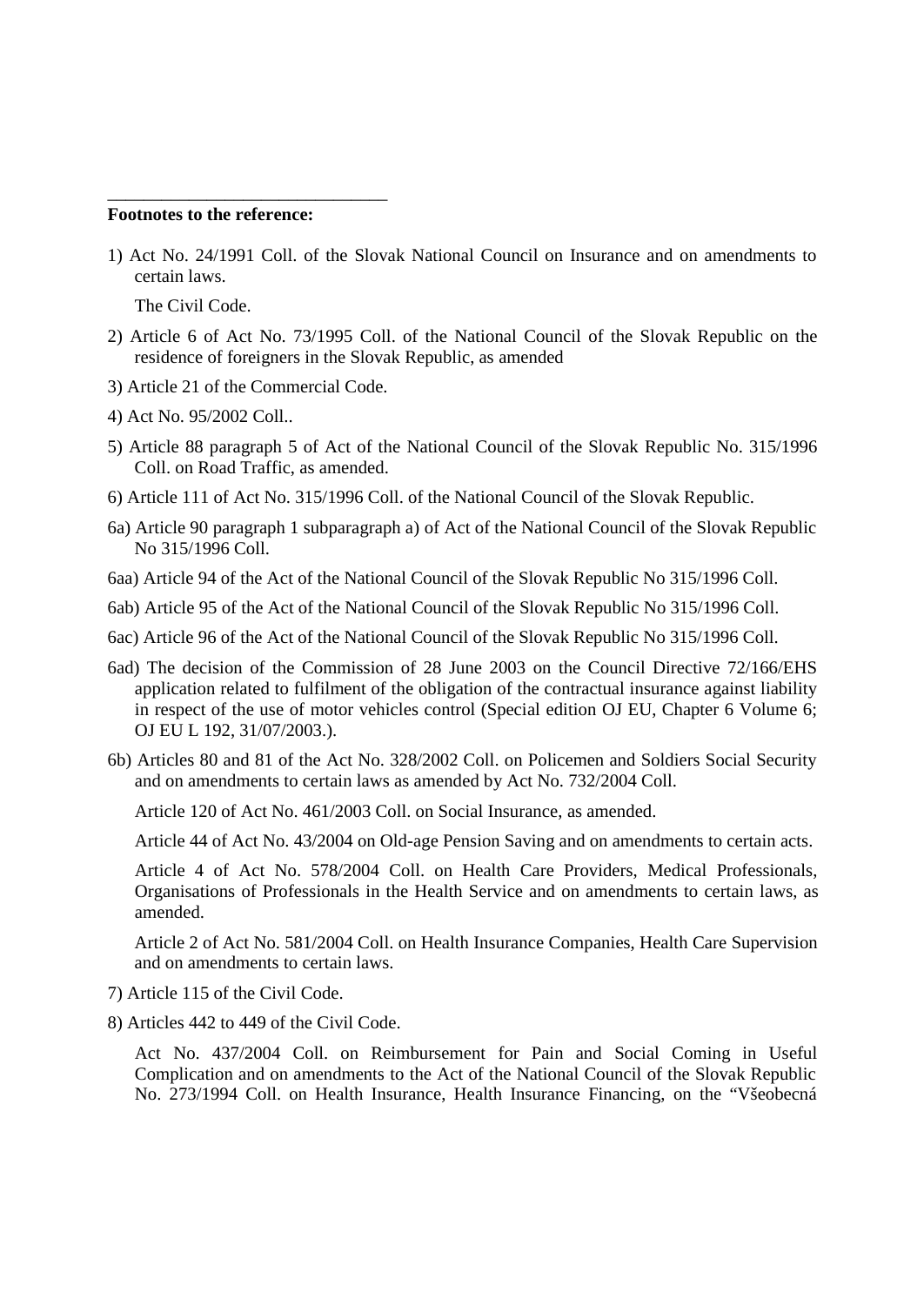zdravotná poisťovňa" Establishment and on Establishing of Departmental, Sector, Corporate and Civil Health Insurance Companies, as amended.

- 9) Articles 788 to 805 of the Civil Code.
- 10) Article 23 of Act No. 725/2004 Coll. on Conditions of the Vehicles Operation within Road Traffic and on amendments to certain laws.
- 11) Act No. 747/2004 Coll. on the supervision over the financial market and on amendments to certain laws.
- 12) Articles 800 and 802 of the Civic Code.
- 13) Articles 91 and 92 of Act No. 315/1996 Coll. of the National Council of the Slovak Republic.
- 14) Article 196 of the Rules of Criminal Procedure.
- 14a) Article 24 of Act No 725/2004 Coll.
- 15) Article 22 of the Civil Code.
- 15a) Article 517 paragraph 2 of the Civil Code
- 15b) Code of Criminal Procedure
- 15c) Article 86 paragraphs 11 and 12 of Act of the National Council of the Slovak Republic No. 315/1996 Coll. on Road Traffic, as amended
- 15d) Article 130 paragraph 5 of the Penal Code.
- 16) Articles 14 and 52 of Act No. 372/1990 Coll. of the Slovak National Council on Infringements.
- 17) Act No 725/2004 Coll., as amended.
- 18) Article 4 of Act No. 315/1996 Coll. of the National Council of the Slovak Republic.
- 19) Article 51 paragraph 3 of Act No. 315/1996 Coll. of the National Council of the Slovak Republic with subsequent amendments.
- 20) Article 823 of the Civil Code.
- 21) Article 799 of the Civil Code.
- 22) Article 106 of the Civil Code.
- 23) Act No. 71/1967 Coll.
- 24) Article 18 paragraph 2 subparagraph d) of the Civil Code.
- 24a) Article 23 of Act No. 95/2002 Coll.
- 24b) Article 24 of Act No. 95/2002 Coll. as amended by Act No. 186/2004 Coll.
- 24c) Article 22 paragraph 7 of Act No. 95/2002 Coll.
- 24d) Article 22 paragraph 1 subparagraph d) of Act No. 95/2002 Coll. as amended by Act No. 262/2006 Coll.
- 24e) Article 29 paragraph 1 of Act No. 95/2002 Coll., as amended.